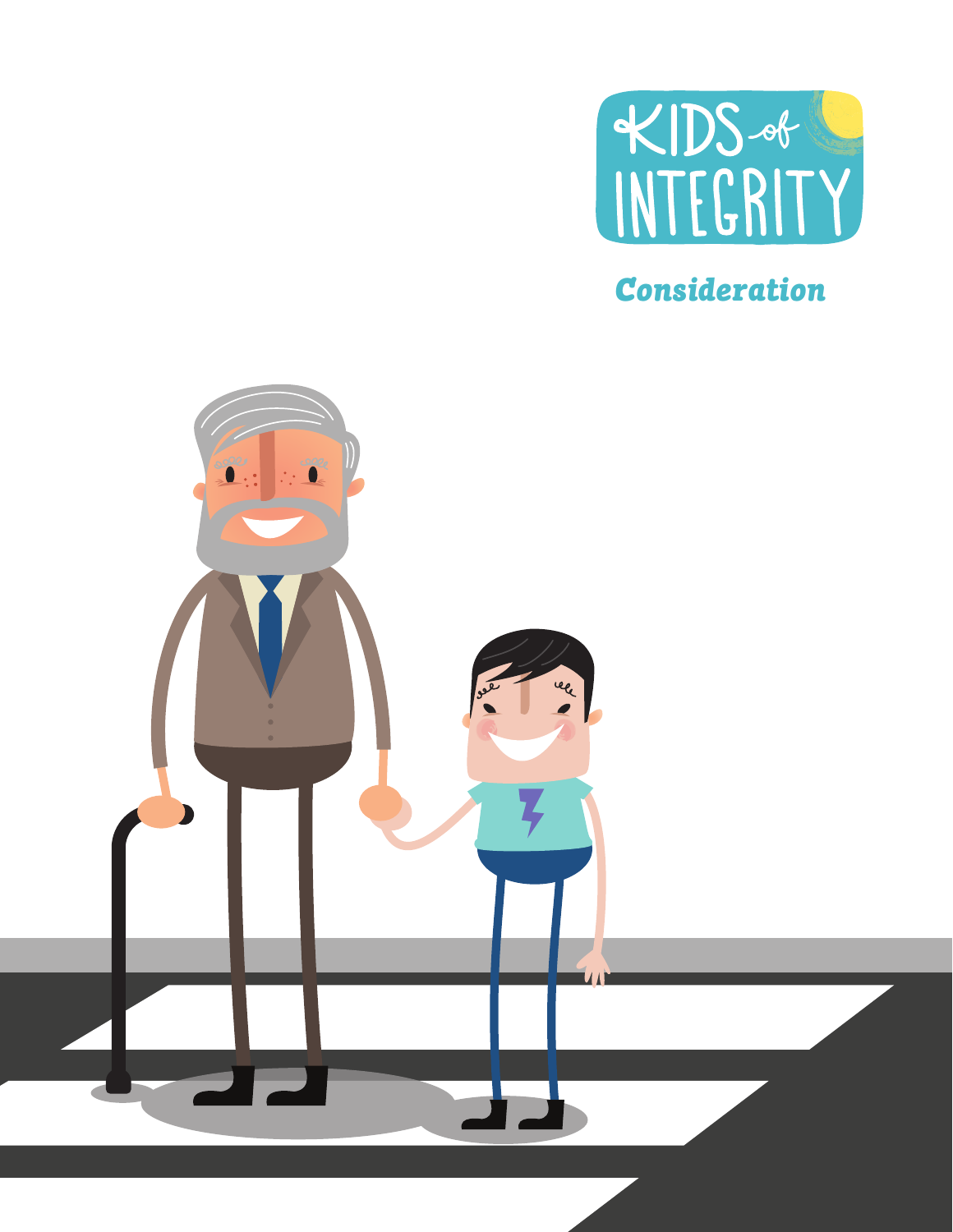*Read about David's selfish treatment of Uriah, build a chain reaction of toppling dominoes, launch toy cars down a racetrack, and explore more ways to help kids learn to be considerate of others.*

Dive into this lesson for fun ideas to help kids:

- consider how their words and actions will affect others
- express genuine concern for others
- adopt the same others-centred approach to life that Jesus had.

You'll also find this lesson helpful for curbing impulsive and insensitive responses, and for stamping out a habit of teasing others or purposefully making others upset.

# Lesson contents

| Parents' prayer      | 2  |
|----------------------|----|
| Kids talk with God   | 3  |
| Speak a blessing     | 4  |
| Memory verses        | 4  |
| Kick-off craft       | 5  |
| <b>Bible stories</b> | 7  |
| Creative discipline  | 11 |
| Hands-on options     | 11 |
|                      |    |

Scripture verses in this lesson are quoted from the English Standard Version.

# Parents' prayer

*Prepare for this lesson by talking to God about your own need to become more considerate.*

*If you prefer to personalize your prayer, read through the additional verses provided under "Scriptureguided prayer" for direction and inspiration.*

## *Sample prayer*

Gracious Father, Your Word tells us to consider the needs of others before our own (Philippians 2:3-4). Jesus modelled this "other-centred" approach to life fully. Everywhere He went, His concern was for others, not Himself. He negotiated difficult situations with tact and wisdom, He reached out to those in need with compassion, He guided those who were lost with gentleness and corrected those caught in sin without condemnation. People spoke well of Him and were amazed at the gracious words that came from His lips (Luke 4:22).

My desire is to see my life characterized by the grace and humility of Jesus. I confess that when I'm upset I can overreact and speak without thinking. At times when I'm exhausted or when I'm exasperated, I tend to be thoughtless in the way I correct others. There are times I'm impatient and insensitive as well. Lord Jesus, I do want to be more like You in my interactions with others. In order to make this a reality, I really do need Your Spirit in me.

Kids can be unintentionally inconsiderate of others. Despite their youth, please bless our children, and , with an ability to be mindful of how their words and actions affect other people and give and and godly insight into the feelings, hurts and cares and also the joys of others.

My prayer is that my children would honour others before themselves and display a brotherly or sisterly love for them, genuinely rejoicing with those who rejoice and mourning with those who mourn (Romans 12:10,15). Please gift and with Your wisdom from heaven so they grow up to be pure, peace-loving, submissive, full of mercy, impartial and sincere, and considerate of others in a way that exceeds expectations for children their age (James 3:17, 1 Timothy 4:12).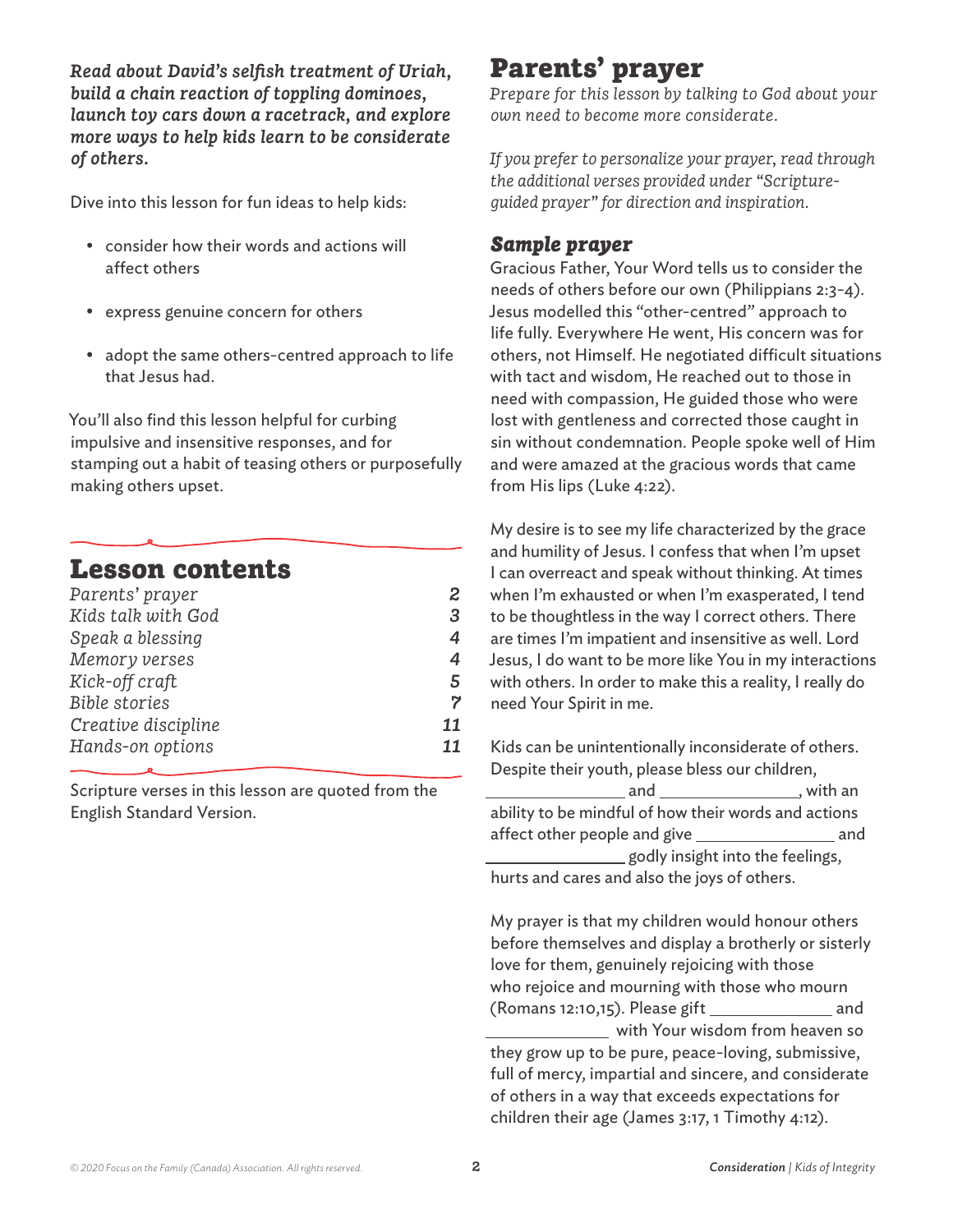In heated or touchy situations, please help  $\frac{1}{2}$  and  $\frac{1}{2}$  to remember that, "A soft answer turns away wrath, but a harsh word stirs up anger" (Proverbs 15:1). May and and and and the manufactured  $\mathbb{R}$  and  $\mathbb{R}$  and  $\mathbb{R}$  and  $\mathbb{R}$  and  $\mathbb{R}$  and  $\mathbb{R}$  and  $\mathbb{R}$  and  $\mathbb{R}$  and  $\mathbb{R}$  and  $\mathbb{R}$  and  $\mathbb{R}$  and  $\mathbb{R}$  and  $\mathbb{R}$  and  $\mathbb{R}$  and  $\math$ speak politely, with consideration and respect, showing others that they have Your love in their heart (Romans 12:10, 1 Corinthians 13:5). I pray that and would be a series would be prudent and tactful, keeping their ideas to themselves rather than blurting foolishness out inappropriately  $($  Proverbs 12:23). As  $\qquad \qquad$  and **interact with others, may their goal** be to live at peace with everyone as far as it depends on them (Romans 12:16-18).

Lord, as a family, we want to honour You in all we do and say. Please keep us from becoming so consumed with our own comfort and our own problems that we forget to be concerned about the needs of others. Give us Your love for people and let us be sincerely interested in their well-being. We want others to know that the compassion, kindness, humility, gentleness and patience demonstrated by those in our family comes from You (Colossians 3:12). Amen.

## *Scripture-guided prayer for parents*

*Read and pray through one or more of the selected Scriptures under each heading. Focus on listening to God and allowing His Spirit to direct you as you pray.* 

## Character focus

Begin by thanking God for being a God of unlimited love who cares for us deeply. Psalm 8:3-9 | Psalm 85:10-11 | Isaiah 44:21-22 | Luke 1:46-49 | Hebrews 2:6

## Heart search

Acknowledge times when you are prone to be inconsiderate of others or lacking in sensitivity. Proverbs 10:19 | Ecclesiastes 10:12 | 1 Corinthians 10:24 | Philippians 2:3-4 | 2 Timothy 2:23

## Gratitude

Thank God for ways you have seen your family members be considerate.

## Family requests

Ask God to help you and your children to have Christ-like love and concern for others. Psalm 141:3 | Romans 12:9-10 | 1 Corinthians 13:4-5 | 2 Corinthians 13:11 | James 3:17

# Kids talk with God

*These sample prayers all begin with "Dear God," but you may use any other names of God your children are comfortable with (i.e. Father God, Lord Jesus, Heavenly Father, Abba Father, etc.).*

*If your children are ready to pray original prayers, you may wish to use the Bible verses provided under "Scripture-guided prayer for children."*

## *Sample prayers*

Dear God, before I speak, please help me to think about how the things I say will affect others. Amen.

Dear God, please keep watch over the door of my lips so that I don't say things that are unkind or hurtful to others (Psalm 141:3). Amen.

Dear God, I am (*angry / hurt / frustrated / irritated*)! Please help me not to speak until my heart has been checked by You. Amen.

Dear God, I want to be kind and thoughtful. Please give me a reminder if I am going to say something rude or hurtful to someone. Amen.

Dear God, I want to love others like You do. Please help me to be polite, to be patient, and to think of others instead of myself (1 Corinthians 13:4-5). Amen.

Dear God, sometimes I feel like a silly puppy that jumps on people with muddy paws and nips at them because I don't know any better. Please teach me how to be more considerate! Amen.

Dear God, please teach me how I can honour others before myself. Amen.

Dear God, I want to have my own way. Please help me to learn to let others have what they want so there can be peace. Please send me Your wisdom from heaven so I can be considerate (James 3:17). Amen.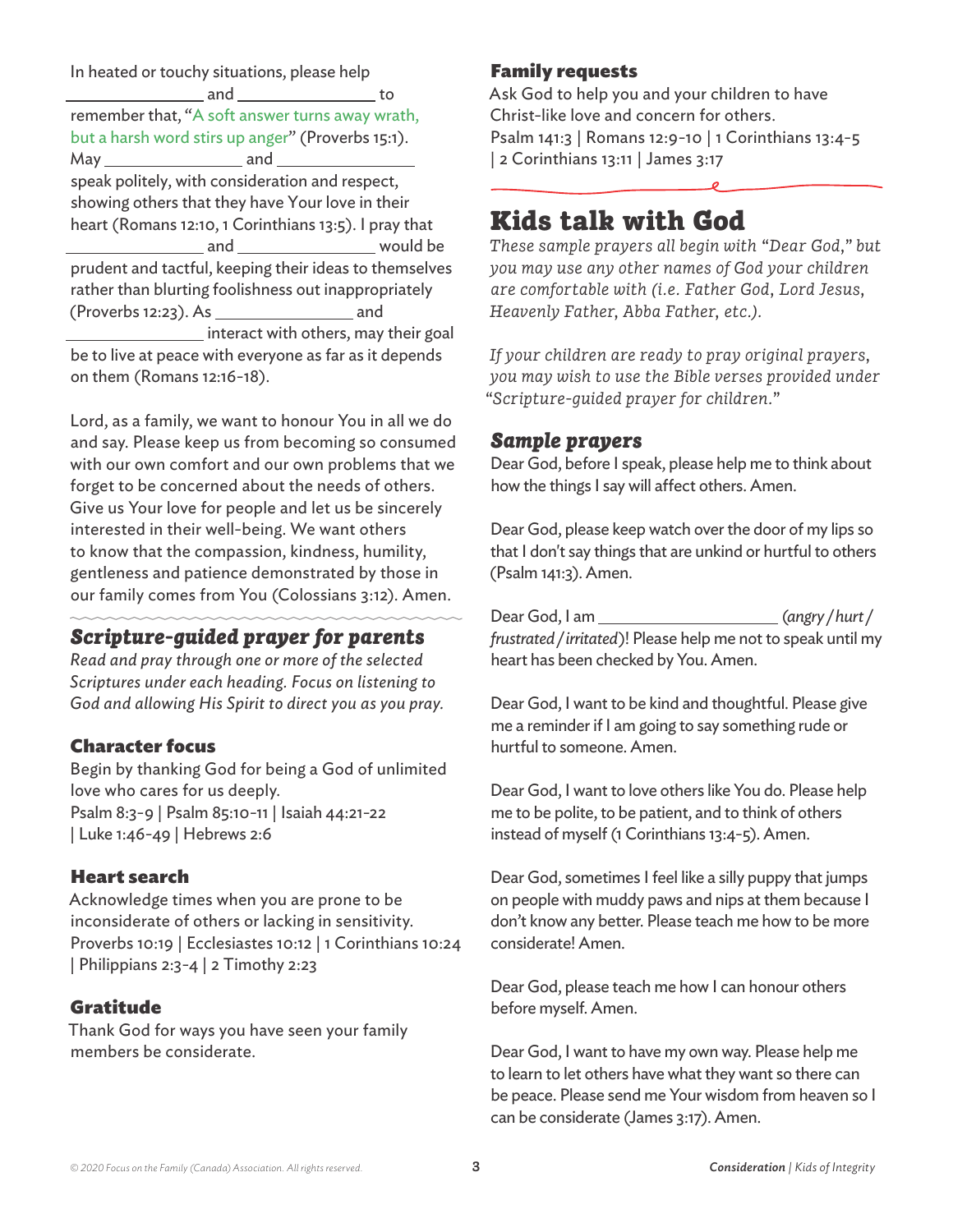## *Scripture-guided prayer for children*

*Read through one of the selected Scriptures under each heading and help your children pray based on the verse you read. Encourage them to listen to God and allow His Spirit to guide them as they pray.*

## Character focus

Begin by thanking God for His unlimited love and care. Psalm 8:3-9 | Psalm 85:10-11 | Luke 1:46-49

## Heart search

Acknowledge times when you're tempted to think about yourself instead of others. 1 Corinthians 10:24 | 1 Corinthians 13:4-5 | James 3:17

## Gratitude

Thank God for the ways you have seen your family members treat others with consideration.

## Family requests

Ask God to help you, your siblings and your parents to care for others and to think about how your words and actions will affect others.

Titus 3:1-2 | 1 Peter 3:8 | 1 Timothy 4:12

# Speak a blessing

*Encourage your children throughout your lesson by being quick to commend them whenever you notice them being considerate. Simple statements like these mean a lot to your child.*

- I noticed that you considered \_\_\_\_\_\_\_\_\_\_\_ 's feelings before you (*name actions*). You are a thoughtful boy / girl.
- **1** like the way you said that. You were very tactful.
- I can tell that you are doing your best to keep the peace by being considerate. Thank you!
- Thank you for speaking in love even though you are feeling (*name your child's emotions*).
- erricous, you are a boy / girl who speaks respectfully. I am proud of you.
- I'm sure Jesus is pleased with you for being tactful / considerate / respectful.
- 1. that is a nice way to say that.
- \_\_\_\_\_\_\_\_\_\_\_, I like the way you spoke the truth in love and I'm sure God does too.

## Memory verses

*Memorizing Scripture with your children helps God's Spirit bring about lasting change. Choose a verse that your children can learn in a predetermined period of time and aim to review the verse at least once every day.*

Proverbs 15:1 "A soft answer turns away wrath, but a harsh word stirs up anger."

Proverbs 16:24 "Gracious words are like a honeycomb, sweetness to the soul and health to the body."

Proverbs 22:11 "He who loves purity of heart, and whose speech is gracious, will have the king as his friend."

Luke 6:31 "And as you wish that others would do to you, do so to them."

1 Corinthians 10:24 "Let no one seek his own good, but the good of his neighbor."

1 Corinthians 13:4-5 "Love is patient and kind; love does not envy or boast; it is not arrogant or rude. It does not insist on its own way; it is not irritable or resentful . . ."

Galatians 5:22-23 "But the fruit of the Spirit is love, joy, peace, patience, kindness, goodness, faithfulness, gentleness, self-control; against such things there is no law."

Ephesians 4:2 "... with all humility and gentleness, with patience, bearing with one another in love . . ."

Ephesians 4:15 "Rather, speaking the truth in love, we are to grow up in every way into him who is the head, into Christ . . ."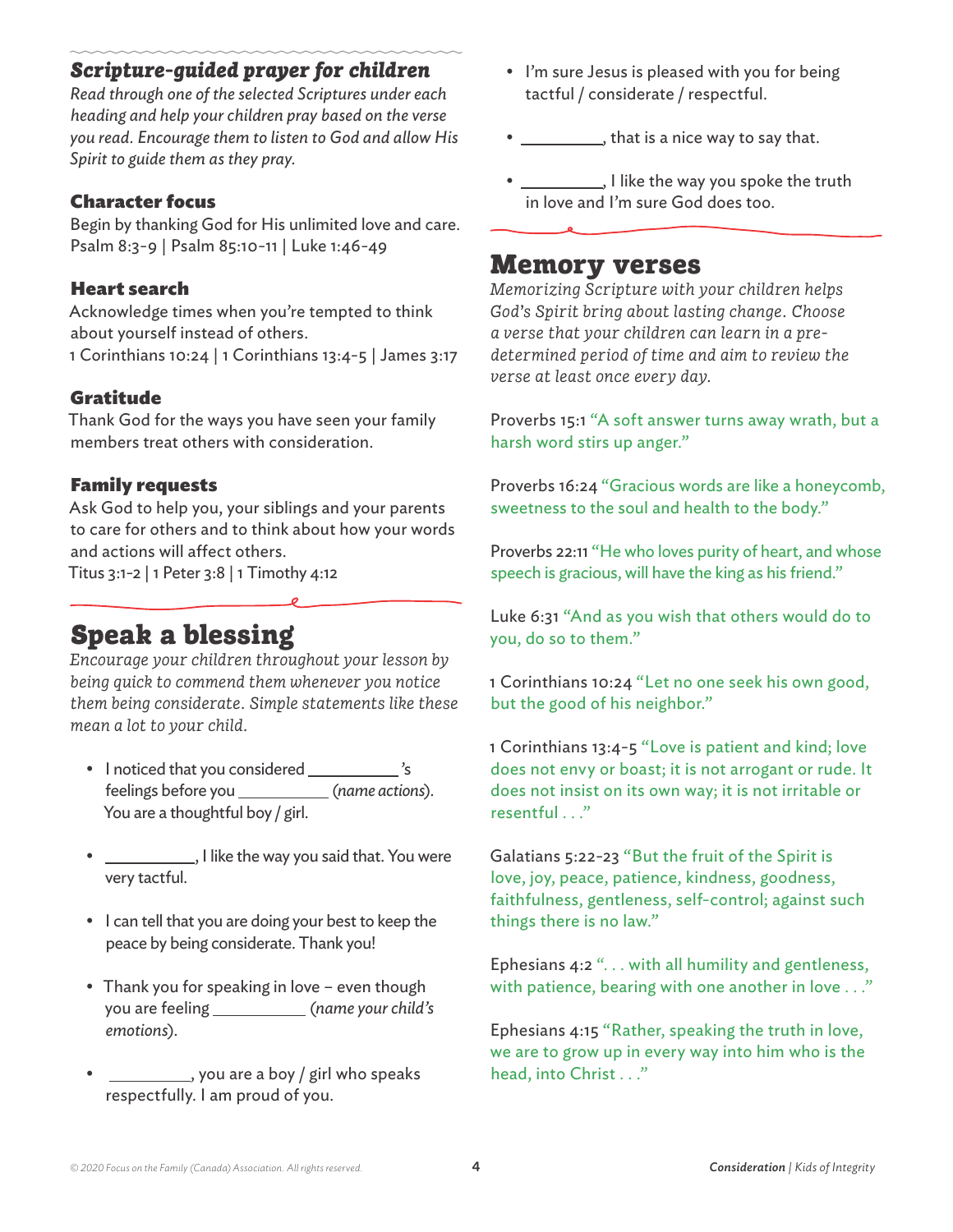Ephesians 4:29 "Let no corrupting talk come out of your mouths, but only such as is good for building up, as fits the occasion, that it may give grace to those who hear."

Philippians 2:3-4 "Do nothing from rivalry or conceit, but in humility count others more significant than yourselves. Let each of you look not only to his own interests, but also to the interests of others."

Colossians 3:12-14 "Put on then, as God's chosen ones, holy and beloved, compassionate hearts, kindness, humility, meekness, and patience, bearing with one another and, if one has a complaint against another, forgiving each other; as the Lord has forgiven you, so you also must forgive. And above all these put on love, which binds everything together in perfect harmony."

Colossians 4:6 "Let your speech always be gracious, seasoned with salt, so that you may know how you ought to answer each person."

Titus 3:1-2 "Remind them to be submissive to rulers and authorities, to be obedient, to be ready for every good work, to speak evil of no one, to avoid quarreling, to be gentle, and to show perfect courtesy toward all people."

James 1:19 "Know this, my beloved brothers: let every person be quick to hear, slow to speak, slow to anger . . ."

1 Peter 3:8 "Finally, all of you, have unity of mind, sympathy, brotherly love, a tender heart, and a humble mind. Do not repay evil for evil or reviling for reviling, but on the contrary, bless, for to this you were called, that you may obtain a blessing."

# Kick-off craft

*Plan to do this kick-off craft early in your lesson. You will make tissue-paper flowers to teach your kids the importance of treating people with care and consideration.* 

## *Tissue-paper flowers*

## **Directions**

You will need the following supplies:

- coloured tissue paper
- green paper to make foliage (optional)
- stiff wire in lengths of 30-40 cm (12-15")
- green pipe cleaners
- scissors
- a ruler
- a spritz water bottle
- a vase for your flowers.

Plan to make one flower of your own that will be destroyed as an object lesson as you work through the discussion questions. Here's how to make your flowers:

- **1** Cut the sheets of tissue paper into rectangles measuring approximately 20 x 25 cm (8 x 10").
- *2* Lay several sheets of tissue paper in an even stack (4-6 sheets make thinner flowers and 15-20 sheets make fuller flowers).
- *3* Fold the stacked tissue paper like an accordion, widthwise, with each fold being 1.5 cm  $(\frac{1}{2})'$  from the next. Continue until the entire length is folded.
- *4* Cut both ends of the folded tissue round for scalloped petals or zig-zagged for jagged petals.
- **5** Tie the stack of folded paper at the middle with a green pipe cleaner. (Wrap it right around the stack, then pull it tight.)
- *6* Holding one end of the accordion stack of paper, carefully pull the tissue paper upwards at the other end, one layer at a time. Gently separate the sheets to form a flower shape.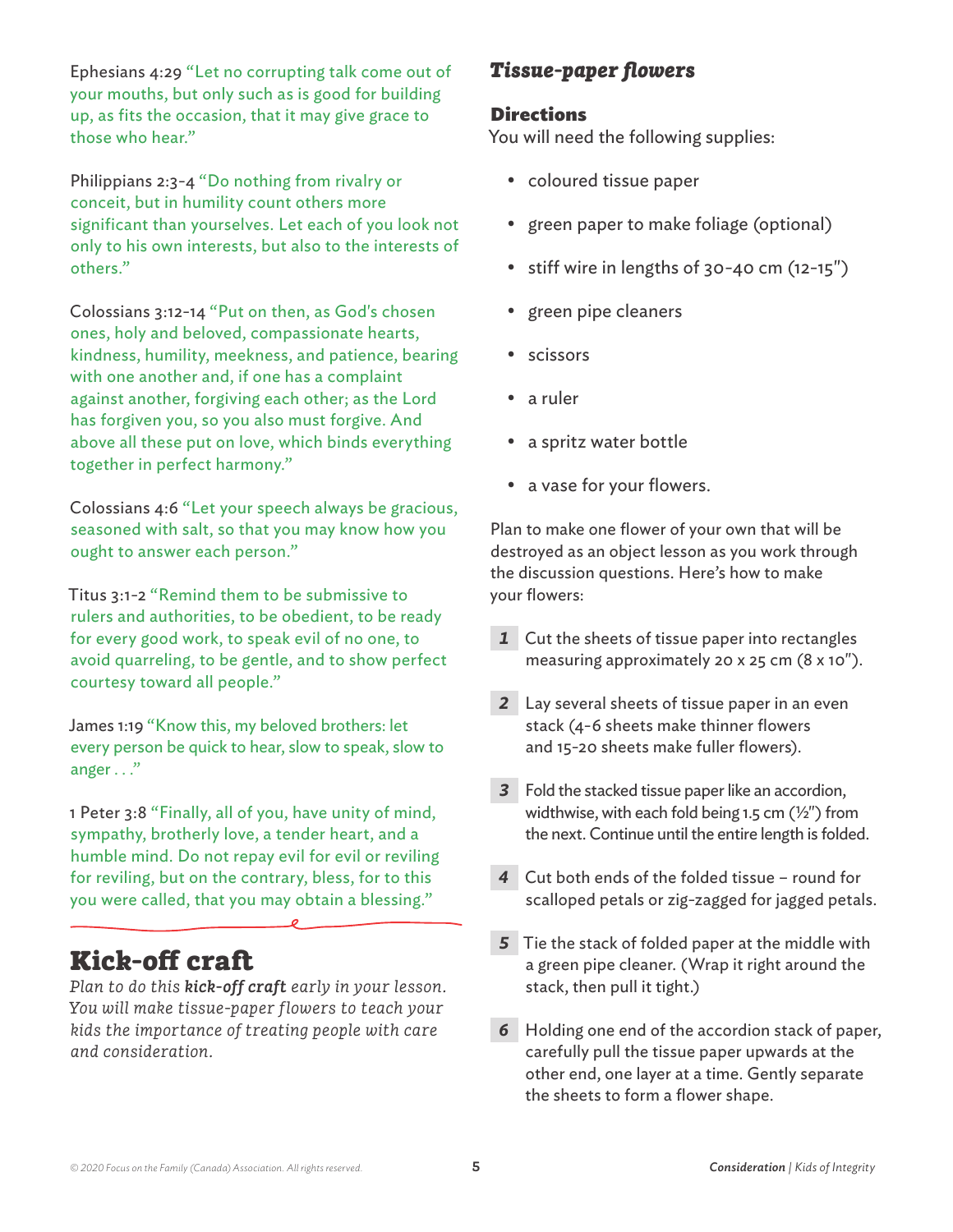- *7* Once you've formed your flower, wind the pipe cleaner on to a length of stiff wire that will serve as the flower's stem.
- *8* If you would like to add foliage, cut leaf shapes from your green paper. Lay the end of the leaf along the stem and secure the leaf to the stem by twisting a short length of green pipe cleaner around both the leaf and the stem. Continue adding leaves until each stem is leafy.
- **9** As your kids are working on their flowers, use the discussion questions to talk about how people's feelings, like flowers, are fragile.
- **10** Choose a Scripture verse from this lesson and memorize it as a reminder of the importance of acting and speaking with care and consideration. Add the verse to the vase of tissue-paper flowers by adding a different phrase of the verse to the stem of each flower. As you work on memorizing it, hold up the flowers in the correct order and have your kids say the corresponding phrase.

#### Questions for discussion

- *1.* How easy is it to tear the tissue paper?
- *2.* Which tears more easily: paper tissue or real flower petals?
- *3.* What other things can you think of that are fragile?
- *4.* How are people like flower petals?
- *5.* What do people do to "tear into" others?
- *6.* What do you think would happen if I sprayed my flower with water? (*Spray your flower with water and observe what happens*.)
- *7.* If a flower gets all droopy, what do we say happened?
- *8.* When we say a person looks "wilted", what kind of expression would we see on their face?
- *9.* Could a person "wilt" or "tear" in a way that we don't see from the outside?
- *10.* Why do you think people are thoughtless or inconsiderate of each other?

#### Read Proverbs 18:21.

- *11.* The Bible says the tongue has the power of life and death. What do you think this means?
- *12.* Has anyone ever said something unkind to you?
- *13.* What do we call it when someone tells friends and classmates unkind things about someone else? (Gossip / spreading rumours)
- *14.* If you hear someone say something unkind about another person, what is the best way to respond?
- *15.* What is the best way to care for a friend who is sad?

#### Key concepts

Just as we needed to be very careful with the tissue paper when we were making the flowers, we need to be very careful not to hurt other people by the things we say or do. People can be like flower petals because our hearts are also very delicate – people's feelings can easily be hurt.

Simple comments, facial expressions and even the tone of voice we use when talking with someone can easily hurt their feelings and give them a sad heart. For example, someone might say something like, "That was a silly idea," or "Your pants look funny," and could end up making another person feel embarrassed.

The Bible says we can speak "life" or "death" to others. We speak "life" by saying things in a gentle, loving, considerate and respectful way. We also speak life when we encourage others or when we offer correction in an appropriate way.

We speak "death" when we say things in an abrupt, blunt, inconsiderate or disrespectful way. Being quick to criticize or correcting abruptly or aggressively is another way people speak "death" rather than "life." When a flower gets droopy, we say it is dead or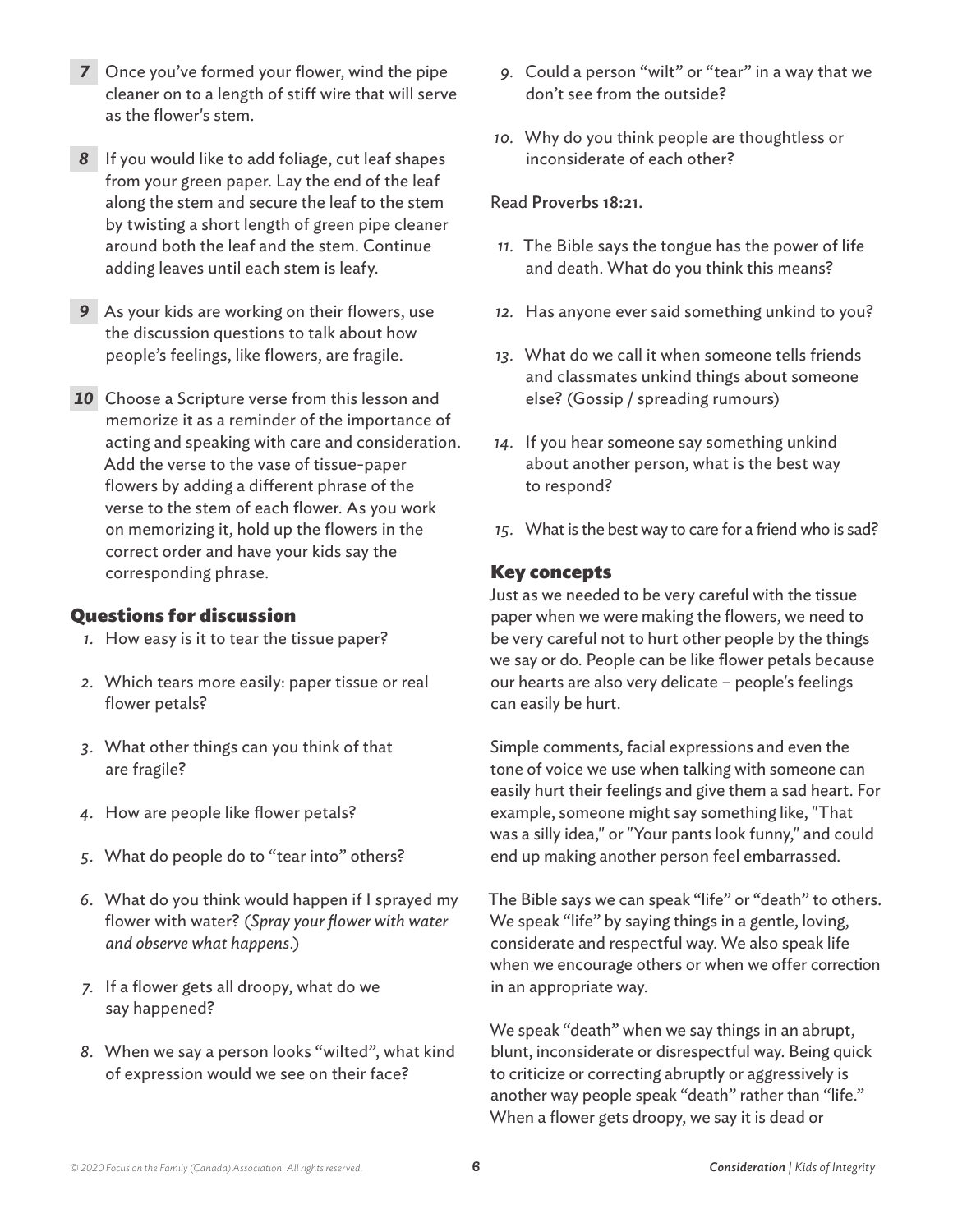"wilted." Likewise, if we say unkind things to another person it can be very disheartening or discouraging for them. This is kind of like when we sprayed the tissue paper with water: it got all droopy. The paper may dry over time, but the flower won't ever be the same. In the same way, cruel words can be very damaging. Often a person can still remember what was said to them many years later.

If we hear unkind or cruel words being said, we can say, "I wouldn't want a friend talking like that about me, so let's not talk about them that way."

When we speak unkindly or repeat unkind things said about another person, we are not considering that person's feelings. If you are tempted to speak unkindly to someone, remember that people, like flowers, are fragile and easily damaged!

## Relevant Scripture

Ephesians 4:29 "Let no corrupting talk come out of your mouths, but only such as is good for building up, as fits the occasion, that it may give grace to those who hear."

Proverbs 10:11 "The mouth of the righteous is a fountain of life, but the mouth of the wicked conceals violence."

Proverbs 18:21 "Death and life are in the power of the tongue, and those who love it will eat its fruits."

# Bible stories

*Choose one or more Bible stories that are appropriate for your children. If the Bible passage is too complex for your children, paraphrase the story yourself or use the summary provided under "key concepts."*

## *Jesus loves kids*

Read **Mark 9:36-38** and **Mark 10:13-16**.

## Questions for discussion

*1.* Can you think of a person you know who makes you feel loved and special?

- *2.* What does that person do that makes you feel loved?
- *3.* Do you ever meet adults who make you feel like it's a bother to have kids around?
- *4.* How did Jesus make sure kids knew He loved them?
- *5.* When you are with other people, how can you make sure they know that you care for them?

## Key concepts

Jesus showed that He loved children by holding them and blessing them. When we think of those who love us, often it's our parents, grandparents and close friends and relatives who love us. These people demonstrate their love by treating us in a way that shows they care about us. We can follow their example by treating others in a way that shows we care about them.

## Relevant Scripture

Mark 9:36-38 "And He took a child and put him in the midst of them, and taking him in His arms, He said to them, 'Whoever receives one such child in My name receives Me, and whoever receives Me, receives not Me but Him who sent Me.'"

Mark 10:13-16 "And they were bringing children to Him that He might touch them, and the disciples rebuked them. But when Jesus saw it, He was indignant and said to them, 'Let the children come to Me; do not hinder them, for to such belongs the kingdom of God. Truly, I say to you, whoever does not receive the kingdom of God like a child shall not enter it.' And He took them in His arms and blessed them, laying His hands on them."

## *Caring hearts, caring actions*

Read Luke 7:36-50.

## Questions for discussion

- *1.* How did the woman show she cared about Jesus?
- *2.* What did the Pharisees say about the woman who was caring for Jesus?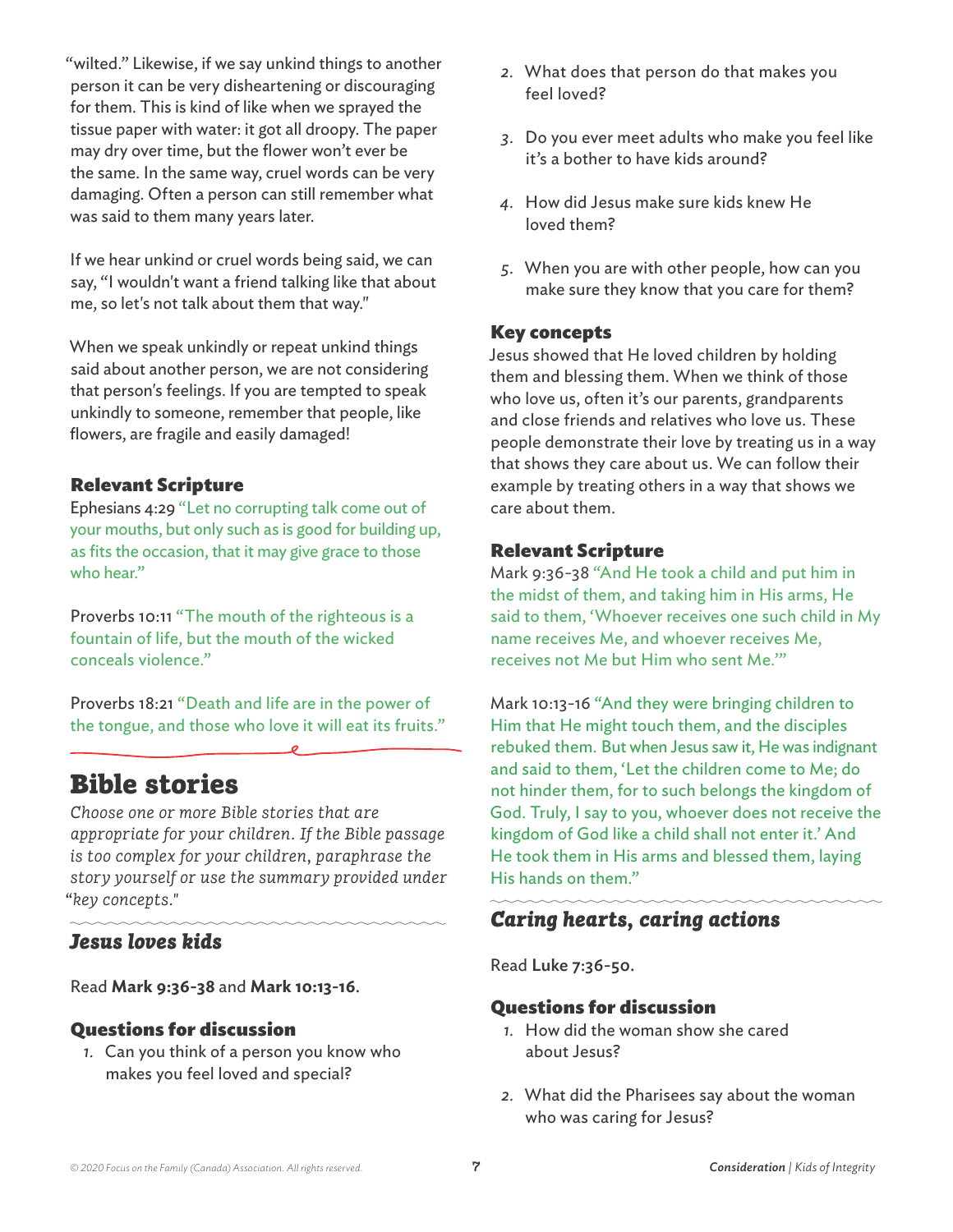- *3.* How did Jesus answer the Pharisee?
- *4.* What kind of things could the Pharisee have done to show that Jesus was welcome in his home?
- *5.* Did the Pharisee do these things?
- *6.* What did Jesus say about the woman?
- *7.* Did Jesus look at the woman and consider her past, or did he look at her heart?

#### Key concepts

When Jesus was visiting at the Pharisee's house, a woman wet Jesus' feet with her tears, wiped them with her hair, kissed them and poured perfume on them. This might seem odd, but it was all part of the way they showed honour to someone in Bible times.

The Pharisee said that if Jesus really was a prophet he would not have let the woman do this because she had been known to have led a sinful life. So Jesus told the Pharisee a little story to teach him a lesson about love.

Through the story Jesus pointed out how much the woman loved him. Then Jesus politely told the Pharisee how he could have been more considerate of Jesus as a guest in his home. Jesus pointed out that the Pharisee had not greeted him with a kiss, given him any water to wash his feet, or put oil on his head – all of which were common customs in Jesus' day when you welcomed a guest into your home.

Jesus was telling the Pharisee that the things we do for people demonstrate how much we love them. Jesus did not reject the woman because of her sinful past. Instead He looked at how sorry she was for her sins and offered her forgiveness.

#### Relevant Scripture

Matthew 25:40 "And the King will answer them, 'Truly, I say to you, as you did it to one of the least of these My brothers, you did it to Me.' "

## *First or last?*

Read Matthew 19:16-30.

#### Questions for discussion

- *1.* What did the rich young man ask Jesus?
- *2.* What did Jesus ask the rich young man to do?
- *3.* Why do you think Jesus asked him to do this?
- *4.* What do you think Jesus might ask us to give up if He visited our home?
- *5.* What did the rich young man do?
- *6.* Peter was surprised that Jesus told the young man this and asked Jesus, "What about those of us who have already done as You have asked?" How did Jesus reply to Peter?
- *7.* What should you remember when you are tempted to ask, "What about me?"

#### Key concepts

The rich young man knew he had enough money to take care of his needs for his whole life on earth, but he was wondering what he could do to get ready for eternity. So the rich young man asked Jesus what he needed to do to make sure he would go to heaven.

Jesus knew how much this man cared about his money. Jesus asked the rich young man to go and sell everything he owned and give the money to the poor.

If we imagine Jesus visiting with us in our home, we can guess that He might ask us to give some of our money and food away too. He also might ask us to share our toys and the other things we use for entertainment.

The rich young man went away sad, because he didn't want to give away his money. Peter was very surprised that Jesus had asked the rich young man to do this and asked Jesus, "What about us who have left everything and followed you?"

Jesus assured Peter that he would be rewarded in heaven, and then Jesus told Peter that those who are "first" – or always looking out for themselves – will end up last, and that those who are last will end up first in heaven.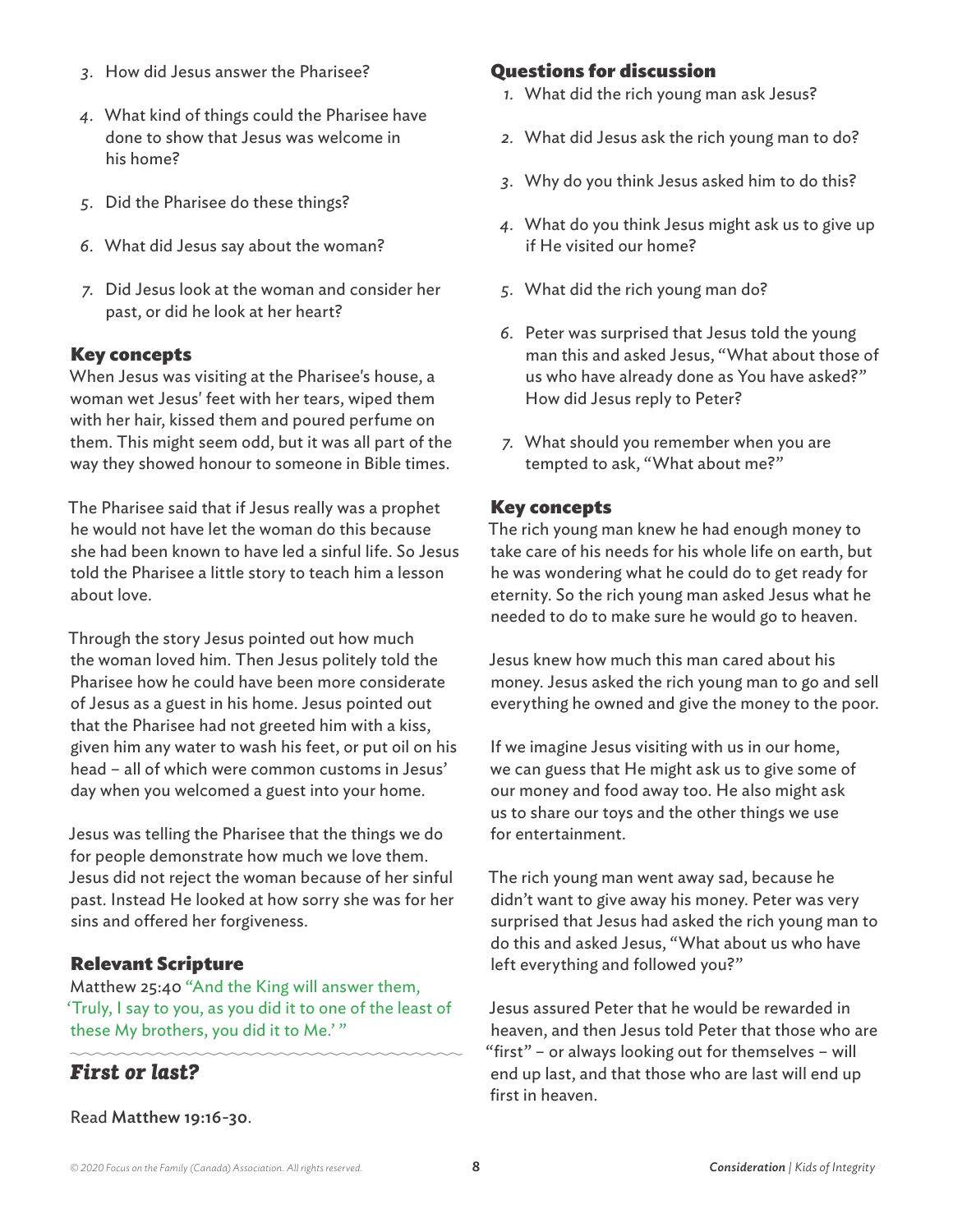When we are tempted to worry about our own needs instead of the needs of others, we can remember the story of the rich young man and do the things that God asks us to do willingly, even when it means putting the needs of others ahead of our own.

#### Relevant Scripture

Proverbs 19:17 "Whoever is generous to the poor lends to the Lord, and He will repay him for his deed."

Proverbs 22:9 "Whoever has a bountiful eye will be blessed, for he shares his bread with the poor."

1 Corinthians 10:24 "Let no one seek his own good, but the good of his neighbor."

## *A love test*

*Read* Luke 11:37-43*.*

#### Questions for discussion

- *1.* What did the Pharisees care about?
- *2.* What did Jesus want the Pharisees to care about?
- *3.* If someone were to watch our family all day long, what would they say we care about?
- *4.* When do you find yourself tempted to want the best for yourself?
- *5.* What advice do you think Jesus would give us?
- *6.* What can we do to care for others and not just ourselves?

#### Key concepts

Jesus could see what was inside the Pharisees' hearts. He knew that they were greedy, wanting to have more and to have the best for themselves. When the Pharisee criticized Jesus for not doing the ceremonial washing required by the Jewish law before eating a meal, Jesus pointed out that having a clean heart is more important than having ceremonially clean hands. He told the Pharisees that they should:

#### a) be generous to the poor

- b) be concerned about being fair and
- c) love others instead of worrying about following the rules in order to look good.

Jesus also criticized them for wanting the most important seats in the synagogues.

Jesus wanted the Pharisees to be sincerely concerned about the well-being of the people, not just about themselves.

We can be sure that Jesus would give us the same advice. He might say something like, "Care about truly sharing the love of God with others and about living righteously. Don't just worry about giving your offering each Sunday. If you really love God, you will take care of the poor and delight in giving money to those who need help. I want you to have an attitude that says, 'What can I give to others?' not 'What can I get for myself?' And don't take advantage of others. Instead, look for ways you can put others' needs ahead of your own."

#### Relevant Scripture

1 John 3:17 "But if anyone has the world's goods and sees his brother in need, yet closes his heart against him, how does God's love abide in him?"

James 2:14-17 "What good is it, my brothers, if someone says he has faith but does not have works? Can that faith save him? If a brother or sister is poorly clothed and lacking in daily food, and one of you says to them, 'Go in peace, be warmed and filled,' without giving them the things needed for the body, what good is that? So also faith by itself, if it does not have works, is dead."

## *Pride makes us self-centred*

Read 2 Kings 20:12-21.

#### Questions for discussion

- *1.* If you get a new toy and a friend comes over, what do you do with your toy?
- *2.* What do adults do when they get a new vehicle?
- *3.* Who came to visit Hezekiah?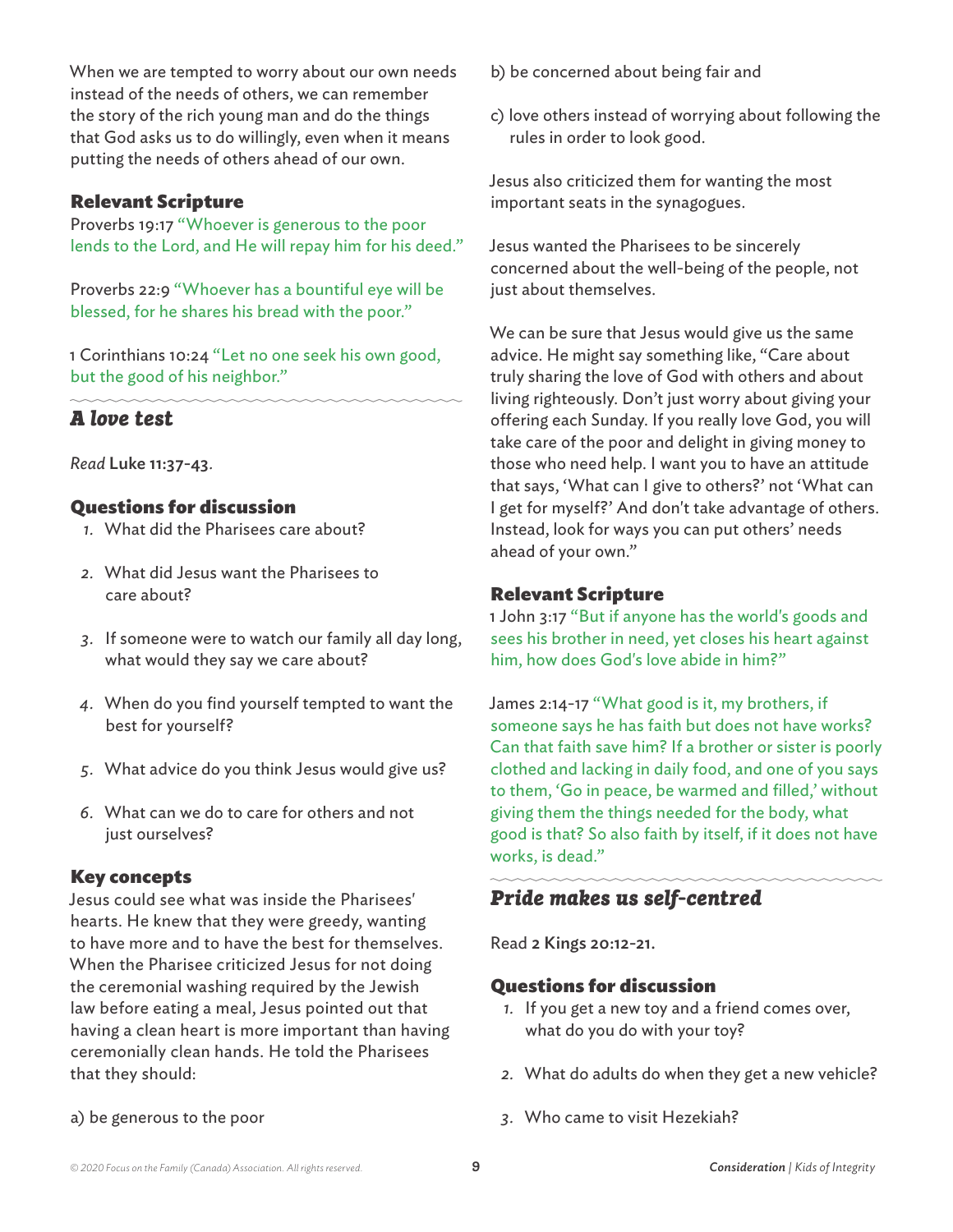- *4.* Why wasn't Hezekiah upset about Isaiah's prophecy?
- *5.* Who was Hezekiah not considering?

## Key concepts

When people have something they are proud of, they like to show it off. If a child has a new toy, he or she is usually excited about showing it to his or her friends. Adults love to drive around town and take their friends for a drive when they purchase a new car.

In our Bible story today, Hezekiah had been sick and some people from a far-away place called Babylon came to visit him and to bring him get-well wishes. Hezekiah showed his visitors all the treasures he had stored up, and we can guess that Hezekiah did this to show off how rich his country was.

Later, Isaiah came and told Hezekiah that he had done a foolish thing and that someday all the treasures and some of his descendants would be stolen and carried off to Babylon.

Hezekiah wasn't overly concerned about this because he figured it wouldn't happen in his lifetime. That was pretty selfish thinking: Hezekiah wasn't worried about what might happen to his children, grandchildren and their children.

In Hezekiah's case, we can guess that he was proud of all his riches and wanted to show them off. Pride has a way of making a person self-centred and less concerned about others.

## Relevant Scripture

Jeremiah 9:23-24 "Thus says the Lord: 'Let not the wise man boast in his wisdom, let not the mighty man boast in his might, let not the rich man boast in his riches, but let him who boasts boast in this, that he understands and knows Me, that I am the Lord who practices steadfast love, justice, and righteousness in the earth. For in these things I delight, declares the Lord.'"

Philippians 2:3-4 "Do nothing from rivalry or conceit, but in humility count others more significant than yourselves. Let each of you look not only to his own interests, but also to the interests of others."

## *Selfishness causes sin*

*Note: This Bible story discusses murder and death and could be disturbing for some children. If you wish, you could tell Nathan's story of the pet lamb instead, as a story on selfishness.*

Read 2 Samuel 11:26-27 and 2 Samuel 12:1-10.

## Questions for discussion

- *1.* Who did David care more about, himself or Uriah?
- *2.* How did God feel about what David had done?
- *3.* What story did God have Nathan tell David, to show David his sin?
- *4.* What did David say about the man in the story who had stolen the lamb?
- *5.* How did David respond when he was accused of doing wrong?
- *6.* Can you think of a time when you wanted something someone else had?

## Key concepts

When David had Uriah killed so he could have Uriah's wife, David was thinking solely about himself and getting what he wanted rather than caring about Uriah or obeying God.

The Bible tells us that what David did displeased the Lord. God sent the prophet Nathan to talk with David about his sin. To help David understand how wrong his actions had been, Nathan told David a story of a man who took one lamb from a poor family, even though he had many lambs of his own already.

After hearing the story, the Bible says David burned with anger against the man who took the lamb and said that the man deserved to die! When David realized the story was actually about his own sin, David confessed, "I have sinned against the Lord" (2 Samuel 12:13).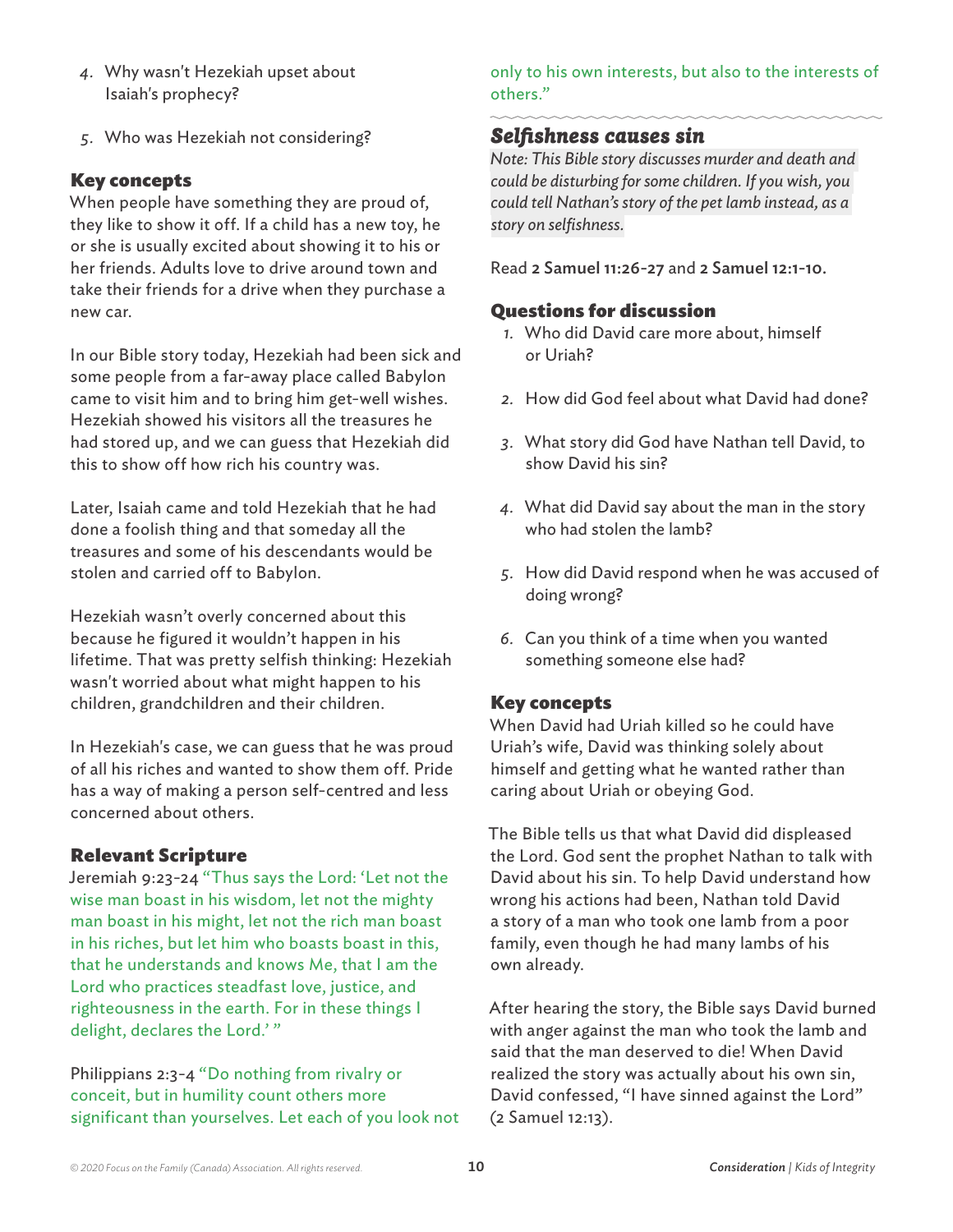The lesson we can learn from this story about David is important; we need to remember that selfishness can cause us to be very inconsiderate of others. When we want something really badly for ourselves, we can be tempted to ignore the feelings of others and hurt them in order to get what we want.

# Creative discipline

## *For problems with saying hurtful or unkind things*

See the "creative discipline" section of the lesson on **courtesy**.

#### *For problems with a general lack of concern for others*

#### Biblical basis

Galatians 5:13-16 "For you were called to freedom, brothers. Only do not use your freedom as an opportunity for the flesh, but through love serve one another. For the whole law is fulfilled in one word: 'You shall love your neighbor as yourself.' But if you bite and devour one another, watch out that you are not consumed by one another."

#### Suggested disciplinary action

Selfishness leads children to treat others with a lack of consideration. Galatians 5:13-16, however, states that we should "through love serve one another" and "love your neighbor as yourself."

To give your child ample opportunity to consider the needs and feelings of another person, have them spend time serving the person they have shown a lack of consideration for.

For example, if they have barged through a door ahead of another person, have them come back and hold the door open for that person and for others. If they have been thoughtless toward a sibling, have them think of something kind they can do for their sibling, such as straightening up their bookshelf, doing their chores or reading them a story.

## Affirmation

Read Philippians 2:1-4 in *The Message* paraphrase: "If you've gotten anything at all out of following Christ, if His love has made any difference in your life, if being in a community of the Spirit means anything to you, if you have a heart, if you care – then do me a favor: Agree with each other, love each other, be deep-spirited friends. Don't push your way to the front; don't sweet-talk your way to the top. Put yourself aside, and help others get ahead. Don't be obsessed with getting your own advantage. Forget yourselves long enough to lend a helping hand."

Assure your child that you believe they want to love others as they love themselves. Pray with your child and ask God to help him or her to be thoughtful of the wants and needs of other people.

#### Relevant Scripture

Philippians 2:3-4 "Do nothing from rivalry or conceit, but in humility count others more significant than yourselves. Let each of you look not only to his own interests, but also to the interests of others."

# Hands-on options

*These fun ideas require very little preparation, making it easy for you to share some simple but memorable lessons with your kids. Choose just one or two ideas that will appeal to your children.*

## *Balls of butter*

#### *fun with food*

Beat some cream into whipped cream and butter to draw your kids' attention to Proverbs 30:33 and teach them that teasing and irritating others isn't cool.

You will need some whipping cream, a bowl, an electric hand mixer and some bread or crackers. Pour the cream into a bowl and whip it with the electric hand mixer. If they are capable, have your kids take turns beating the cream. Stop once the cream is whipped and let your kids sample it.

Set aside half the whipped cream. Continue beating the remaining cream until it has turned to butter.

Spread the butter on some bread or crackers for your kids to snack on while you begin your teaching time with the discussion questions. (You might also want to reward the peacemakers in your home later by serving the whipping cream on a treat, such as buttermilk biscuits with strawberries.)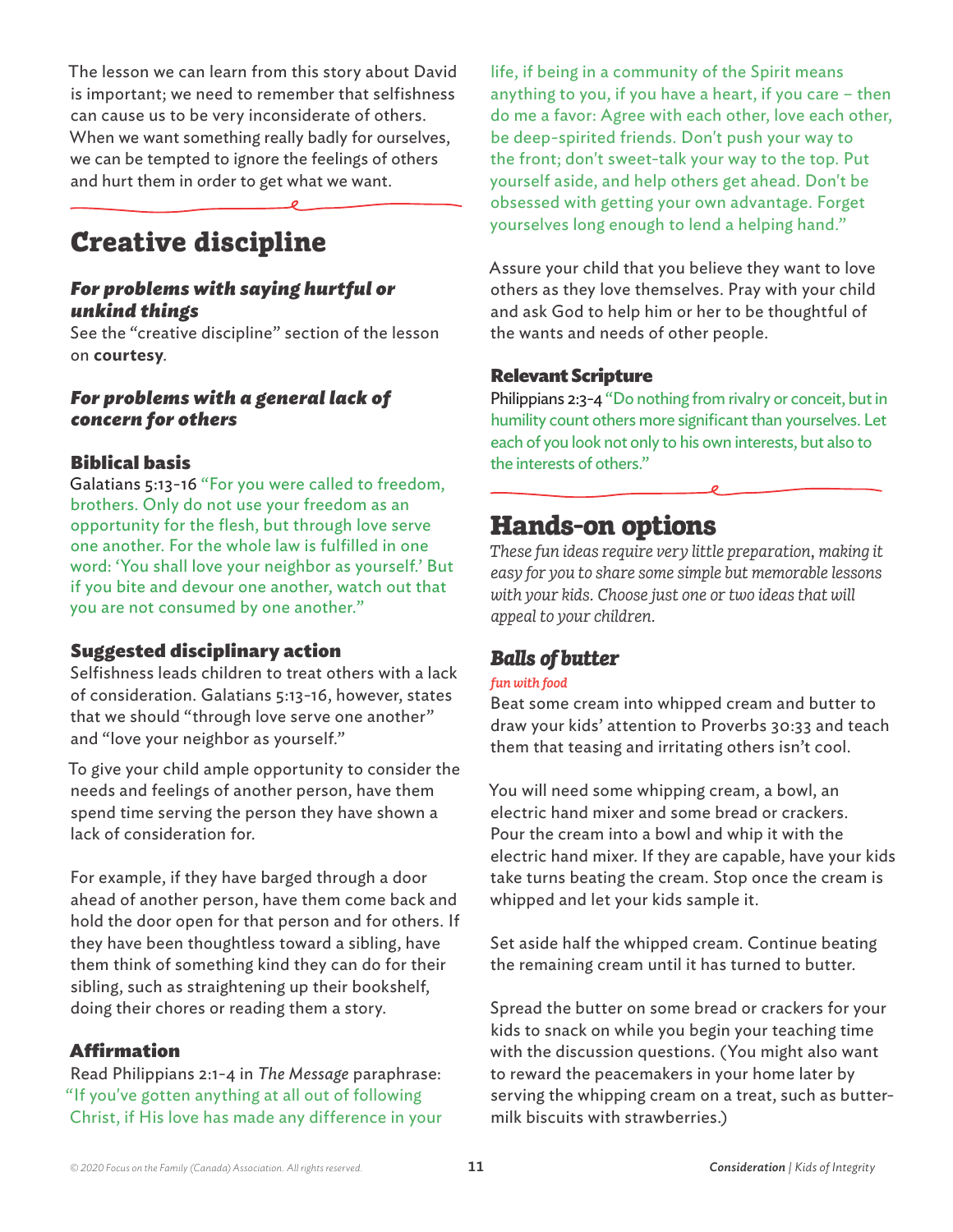## Questions for discussion

- Did the whipped cream turn into butter slowly or quickly?
- Could you tell it was about to happen?
- How can you tell if your joking around is starting to bother someone?

Read **Proverbs 30:33**: "For pressing milk produces curds, pressing the nose produces blood, and pressing anger produces strife."

- What do you think Proverbs 30:33 is saying to us?
- Let's read **Proverbs 6:16-19** and **Matthew 5:9**. Does it make God happy when someone is causing someone else to get annoyed?

## Key concepts

Just as we didn't know the exact minute when the whipped cream was going to turn into butter, we can't always tell when our teasing or joking is starting to bother someone. The best way to prevent making someone angry is to stop fooling around before others get irritated.

The Bible tells us that God hates it when someone causes other people to become angry with each other (Proverbs 6:16-19). The opposite of being a troublemaker is being a peacemaker. God would rather we be peacemakers and He promises a blessing for those who choose to work toward creating peace in situations (Matthew 5:9).

When we consider how our words and actions will impact others **before** saying or doing things, we can avoid causing difficulties.

 *To follow up, discuss some different scenarios, sharing ideas about how to keep the peace in each situation rather than cause discord. Here are some example scenarios to get you started:*

• Your brother has forgotten to take out the garbage. You could tease him saying, "You'll get no dessert, since you forgot to do your chores." But what would be a good way to be

a considerate peacemaker instead? (*Answer:* Quietly go to your brother and remind him to do his chores.)

- Someone spills flour all over the kitchen counter. You could say, "Wow! You can't even sift flour properly." But what would a considerate peacemaker say instead? (*Answer with something like this:* "Don't worry, we can wipe it up quick. I know you tried your best.")
- You are excitedly telling your friend about the great weekend you just had, but you notice your friend looks a little bored. You might feel like walking off in a huff saying, "Well, if you're not interested in what I have to say, just forget it!" But what would be a good way to be a considerate peacemaker instead? (*Possible answer:* Apologize to your friend saying, "I'm sorry for rudely going on and on about myself. How was your weekend?")

## Relevant Scripture

Proverbs 30:33 "For pressing milk produces curds, pressing the nose produces blood, and pressing anger produces strife."

Psalm 133:1 "Behold, how good and pleasant it is when brothers dwell in unity!"

Galatians 5:25-26 "If we live by the Spirit, let us also walk by the Spirit. Let us not become conceited, provoking one another, envying one another."

Matthew 5:9 "Blessed are the peacemakers, for they shall be called sons of God."

Romans 12:18 "If possible, so far as it depends on you, live peaceably with all."

## *Dominoes train*

#### *drama / role play*

In this exercise, you'll watch a chain reaction of toppling dominoes to show your kids how upsetting someone else can have a much worse outcome than we ever expected.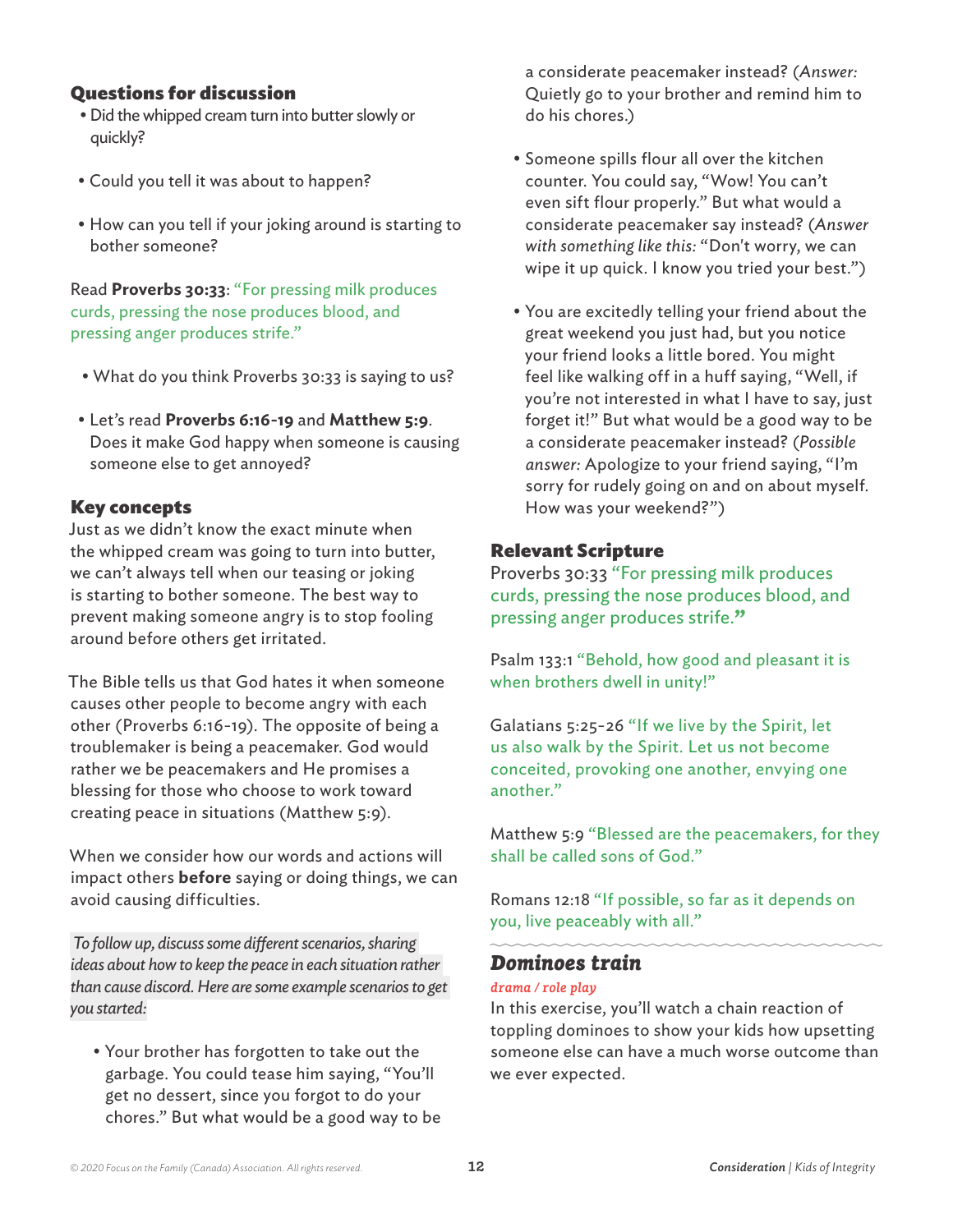To begin, set up some dominoes standing up on their ends, close enough to each other to start a train of toppling dominoes.

Have one of your children start the chain reaction by pushing the first dominoes tile down. (Be prepared to rebuild the dominoes train so each child can have a chance to start it.)

Explain to your kids that when people's feelings get hurt, they can act like dominoes: one little word or deed can trigger a whole chain reaction of unhappy events.

For example, an older sister might tell her younger brother that he is acting like a baby. The brother then calls his sister a bossy bully and a fight begins. By the end of the fight, feelings are hurt, their parents are not happy, and the kids' have their toys and other privileges taken away. When we say things *before* we take time to consider the feelings of others, we can start a chain reaction that can have far larger consequences than we ever expected.

Now work with your kids to build one final dominoes train, but after every 8 to 10 dominoes tiles, leave a safety space so the whole train does not come down if one section falls. Show your children how these gaps prevent "runaway trains."

Use the following discussion questions to explain how the dominoes train helps remind us to be considerate.

## Questions for discussion

- What happened when the first dominoes tile was pushed over?
- How much effort did it take to knock down a long line of dominoes?
- Could you stop the dominoes train once it started?
- How are people like dominoes?
- What kinds of things happen to you to make you feel like your emotions are tumbling down out of control, like the dominoes did?

• What kind of things can you do to create "safety gaps" when you're upset - the things that help you regain control of your emotions instead of letting them be like a runaway train?

Next, have fun talking through or role playing through the following scenarios:

**Scenario 1:** Jennifer's mom told her that she couldn't have ice cream until her little brother went down for his nap. Just as her mom was taking her brother to his room, Jennifer called out to her brother, "Have fun napping. I'll be eating ice cream!"

How did Jennifer start a dominoes train?

#### Proverbs 12:23 "A prudent man conceals knowledge, but the heart of fools proclaims folly."

**Scenario 2:** Todd's cousin Jeff was over at Todd's house and they were playing with building blocks. Jeff decided to have a pretend hurricane blow down the building Todd had just worked very hard to build. Instead of yelling at Jeff, Todd excused himself to go to the bathroom where he prayed and got himself under control before coming back to rebuild his building.

How did Todd stop the dominoes train?

Proverbs 29:11 "A fool gives full vent to his spirit, but a wise man quietly holds it back."

**Scenario 3:** At breakfast Stephanie is so excited about her up-coming preschool field trip that she keeps kicking Bryce under the table. She's talking non-stop about how much fun it's going to be to go to the petting zoo. Bryce thinks it's babyish to be that excited about it and he is tired of being kicked. He decides not to say anything at all and moves his chair out of the way of Steph's flailing legs.

How did Bryce stop the dominoes train?

Colossians 3:13 ". . . bearing with one another and, if one has a complaint against another, forgiving each other; as the Lord has forgiven you, so you also must forgive."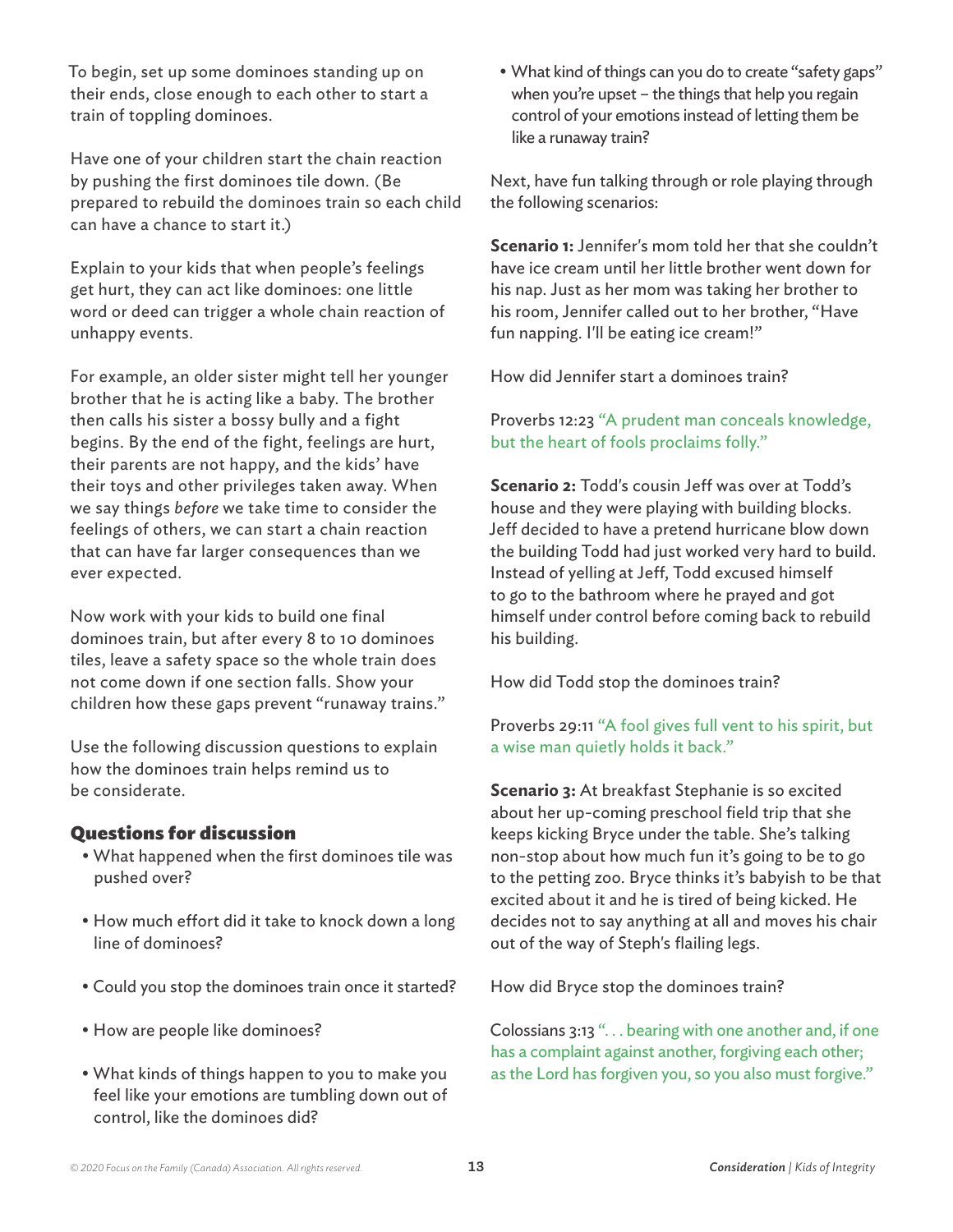**Scenario 4:** Amanda is at her friend Jessica's house. Jessica starts saying unkind things about one of their other friends, complaining, "Megan always brings her baby toys when she comes to play over here." Amanda is quiet. Her friend Jessica then says, "Do you like the way Megan laughs all the time? I don't." After a moment Amanda says, "Megan is my friend too. I wouldn't like it if you said that about me when you and Megan played together. Let's try and think of nice things to say about her instead."

How did Amanda stop the dominoes train?

Ephesians 4:29 "Let no corrupting talk come out of your mouths, but only such as is good for building up, as fits the occasion, that it may give grace to those who hear."

**Scenario 5:** Reece is waiting in a lineup to use the washroom at school. A younger boy comes and pushes into line ahead of him. Reece gets mad and tells the other kid to get to the back of the line. The boy starts to cry and says he has to go really bad.

How could Reece have stopped the train?

1 Corinthians 13:4-5 "Love is patient and kind; love does not envy or boast; it is not arrogant or rude. It does not insist on its own way; it is not irritable or resentful . . ."

**Scenario 6:** Janna notices that her mom looks like she's feeling sad. Janna gives her a hug and says, "Mom, I love having you for my mom." Right away Janna's mom seems to feel better.

How did Janna stop the dominoes train?

Proverbs 16:24 "Gracious words are like a honeycomb, sweetness to the soul and health to the body."

**Scenario 7:** Connor walks into the playroom and notices that the train track he set up has been messed up. Connor yells at his younger brother, "You brat! What did you do to my train track?"

What did Connor do to start a dominoes train?

Proverbs 3:30 "Do not contend with a man for no reason, when he has done you no harm."

**Scenario 8:** Jack and Jordan are playing hockey on their driveway. They get into an argument about whether Jordan's shot is a goal. Jack yells, "You always make it so that you win!" Instead of yelling back at his brother, Jordan says, "You're right, I often decide the close calls. I'll take the goal back."

How did Jordan stop a dominoes train?

#### Proverbs 15:1 "A soft answer turns away wrath, but a harsh word stirs up anger."

**Scenario 9:** Missy is David's younger sister. Their grandma is visiting and they are about to play a game that their grandma hasn't played before. Missy is explaining the rules, but David grows impatient and says, "Quiet Missy! I can tell Grandma the rules better than you." Missy starts to cry and doesn't want to play the game anymore.

How could David have stopped the dominoes train before it started? What could Missy have done to stop the dominoes train?

James 1:19-20 "Know this, my beloved brothers: let every person be quick to hear, slow to speak, slow to anger; for the anger of man does not produce the righteousness of God."

## *Cause and effect*

#### *science with a twist*

In this activity you'll run some toy cars down a ramp to introduce kids to some simple laws of physics, then compare them to God's "laws of consideration."

Your goal is to help your children understand that both their physical actions and the words they say have an impact on others. You can spread this activity over three sessions if you wish.

## Part one: Peace in motion

Newton's First Law of Motion states that an object will remain at rest . . . unless acted upon by an external force. You'll use toy cars to compare this with God's first law of consideration which is Aim to live at peace with everyone.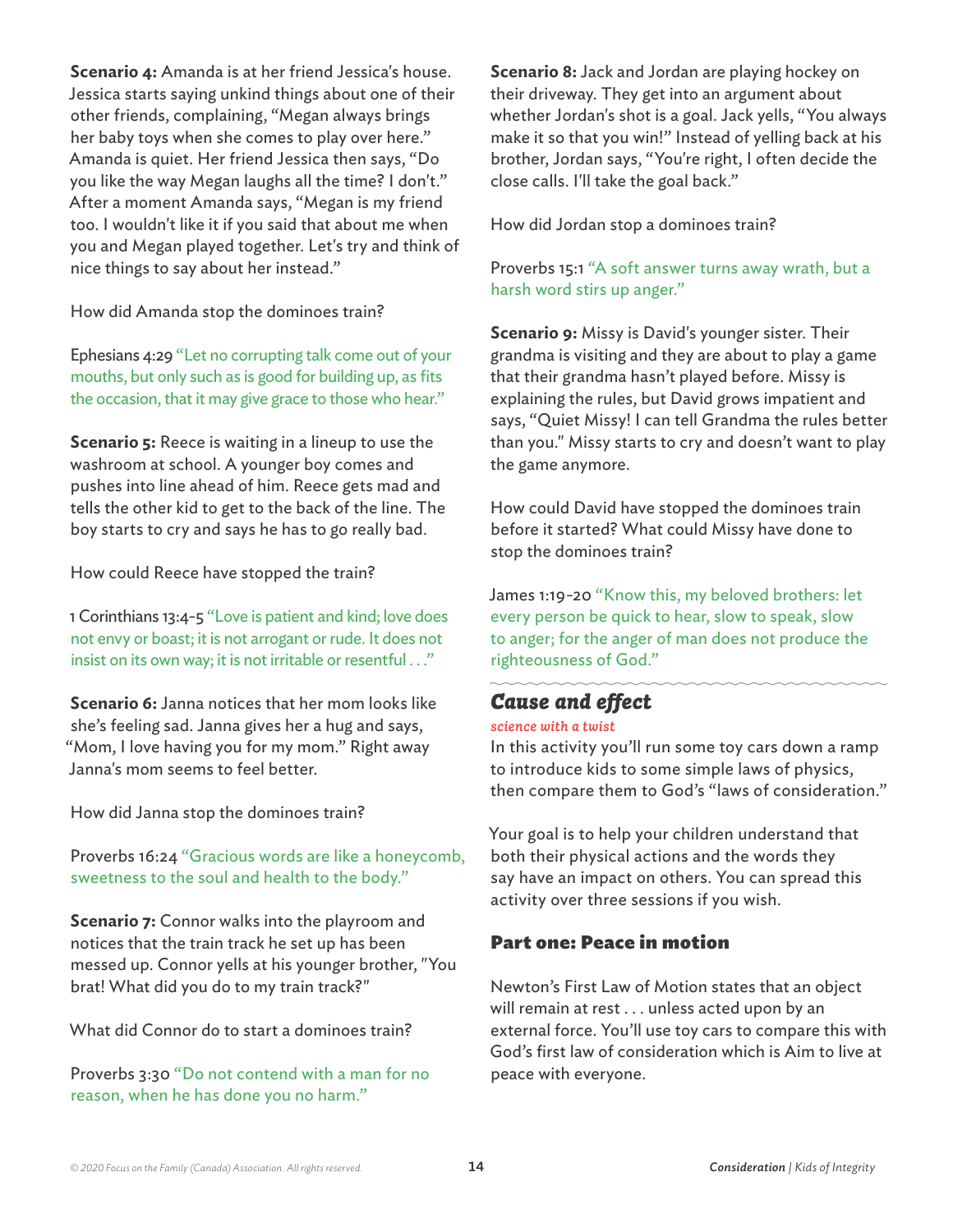Begin your teaching time by placing a toy car at the top of a ramp. Ensure the track begins with a flat section before heading downhill.

If you don't have a Hot Wheels track or something like it, you can make a ramp by taping sections of cardboard boxes onto a staircase or other structure.

See how many different ways your children can send a car down the ramp without touching the car. For example, they could blow air though a straw, or use another car to push the first car.

Use the questions and key concepts below to discuss what you observed. After your discussion, pick a Bible verse and pray through it, asking God to help you choose peace instead of discord.

## Questions for discussion

- Did the cars ever move on their own?
- Who made them move?
- Have you ever caused someone to get upset without ever touching them?
- What kinds of actions can get a brother, sister or friend upset without touching them?
- In those situations, who is responsible for causing the upset emotions?
- In the future, when you see someone playing happily, what can you do to make sure that person stays "at rest"?

## Key concepts

The cars never moved on their own! Similarly, a child will rarely get angry with a sibling if they are not provoked.

God's first law of consideration is *Aim to live at peace with everyone*. This means we should not stir up trouble on purpose. Just as it's important to stop and consider what might happen before we jump into a pool, throw a ball, or pull a lever, it's equally important to be considerate of the feelings of others before speaking or acting.

## Relevant Scripture

Proverbs 20:3 "It is an honor for a man to keep aloof from strife, but every fool will be quarreling."

Romans 12:16-18 "Live in harmony with one another. Do not be haughty, but associate with the lowly. Never be wise in your own sight. Repay no one evil for evil, but give thought to do what is honorable in the sight of all. If possible, so far as it depends on you, live peaceably with all."

Romans 14:19 "So then let us pursue what makes for peace and for mutual upbuilding."

2 Corinthians 13:11 "Finally, brothers, rejoice. Aim for restoration, comfort one another, agree with one another, live in peace; and the God of love and peace will be with you."

## Part two: You have the power

Newton's Second Law of Motion explains that if a force acts on an object, it will cause that object to pick up speed in the direction the force was applied. This time, you'll compare this law with God's second law of consideration: Do your best to calm a situation that is headed in a bad direction.

To demonstrate these "laws" in action, let each child take a turn at placing a car on the launching end of your track. At first, ask your children to send their cars down the ramp as slowly as possible.

Next, show them how they can launch the car more quickly if they quickly lift the ramp up at a steep angle. Leave each car at the bottom of the track, so that each new car sent down the track ends up crashing into them.

## Questions for discussion

- How did you make your car move down the ramp faster?
- What happened when you sent the car down faster?
- Can you think of some ways you can bother a sibling or a friend who is already upset?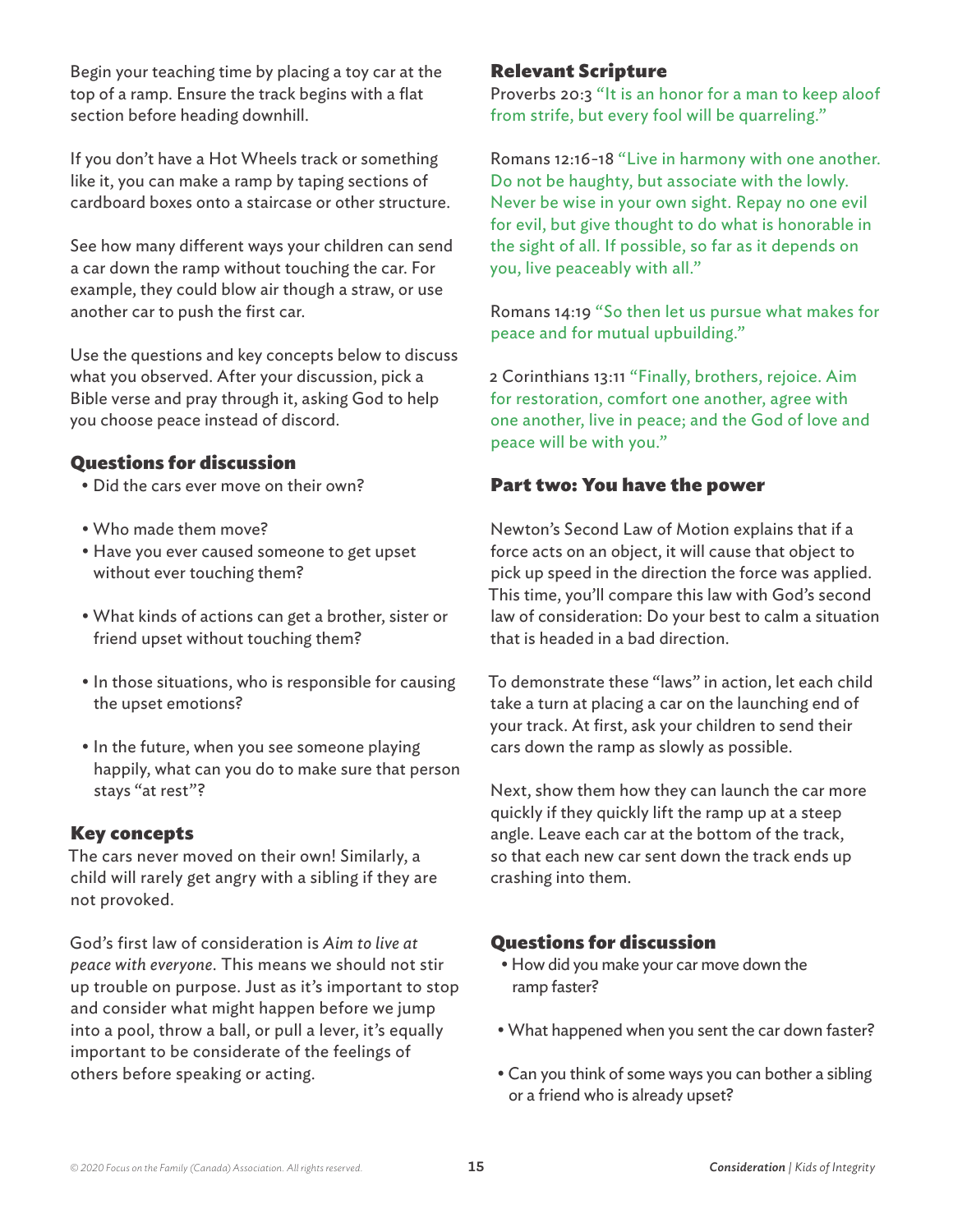- What usually happens when you do something to aggravate someone who is already upset?
- When a sibling is upset, what can you do to make the situation better?

#### Key concepts

Often when a child is upset, other kids love to upset that child even more! They might imitate the upset child or laugh at them or tease them.

The end result is a lot like sending a car down a ramp at an uncontrolled speed – there is inevitably a big crash at the end.

On the other hand, if someone is upset, there are many things you can do to help them calm down. The Bible provides instructions on dealing with emotionally charged situations. Let's read these Bible verses and discuss what each one says about keeping the peace.

## Relevant Scripture

Proverbs 15:18 "A hot-tempered man stirs up strife, but he who is slow to anger quiets contention."

Proverbs 26:17 "Whoever meddles in a quarrel not his own is like one who takes a passing dog by the ears."

Proverbs 26:20 "For lack of wood the fire goes out, and where there is no whisperer, quarreling ceases."

Ephesians 4:29 "Let no corrupting talk come out of your mouths, but only such as is good for building up, as fits the occasion, that it may give grace to those who hear."

Galatians 5:25-26 "If we live by the Spirit, let us also walk by the Spirit. Let us not become conceited, provoking one another, envying one another."

## Part three: Equal and opposite reactions

Newton's Third Law of Motion explains that for every action, there is an equal and opposite reaction. In other words, if one object exerts a force on a second object, the second object exerts an equal force back at the first object.

This law is like God's third law of consideration: Treat others the way you want to be treated! For example, if we speak to someone harshly, we can expect a harsh reply. When we speak softly, others will usually respond with gentleness in return.

To allow your children to experience this idea "hands on," use some sturdy tape to hang a soft foam ball on a string in a doorway. Ask your kids to tap the ball lightly and observe what happens. Allow them to gradually increase the force of their tap. Eventually, let them hit the ball with enough force that it comes back at them quite quickly.

## Questions for discussion

- What happened when you tapped the ball gently?
- What happened when you hit it harder?
- How is hitting the ball like having a conversation with another person?
- How do you like to be corrected?
- Before saying or doing something, how can you remember to think about the impact your words or actions will have on others?

## Key concepts

Objects move based on how hard we apply force to them or how hard we push them.

The words we use when speaking to someone are similar. When others feel attacked by our words, they are more likely to be defensive and fight back. On the other hand, when we correct or approach someone with gentleness, they will probably respond politely. The Bible says exactly that too, saying "A soft answer turns away wrath, but a harsh word stirs up anger" (Proverbs 15:1).

Even if someone does something wrong or bothers you on purpose, it's important to correct them with kindness. This means approaching them with a gentle "tap" rather than an aggressive "shove."

Speaking respectfully and using a soft tone helps solve problems and bring peace to heated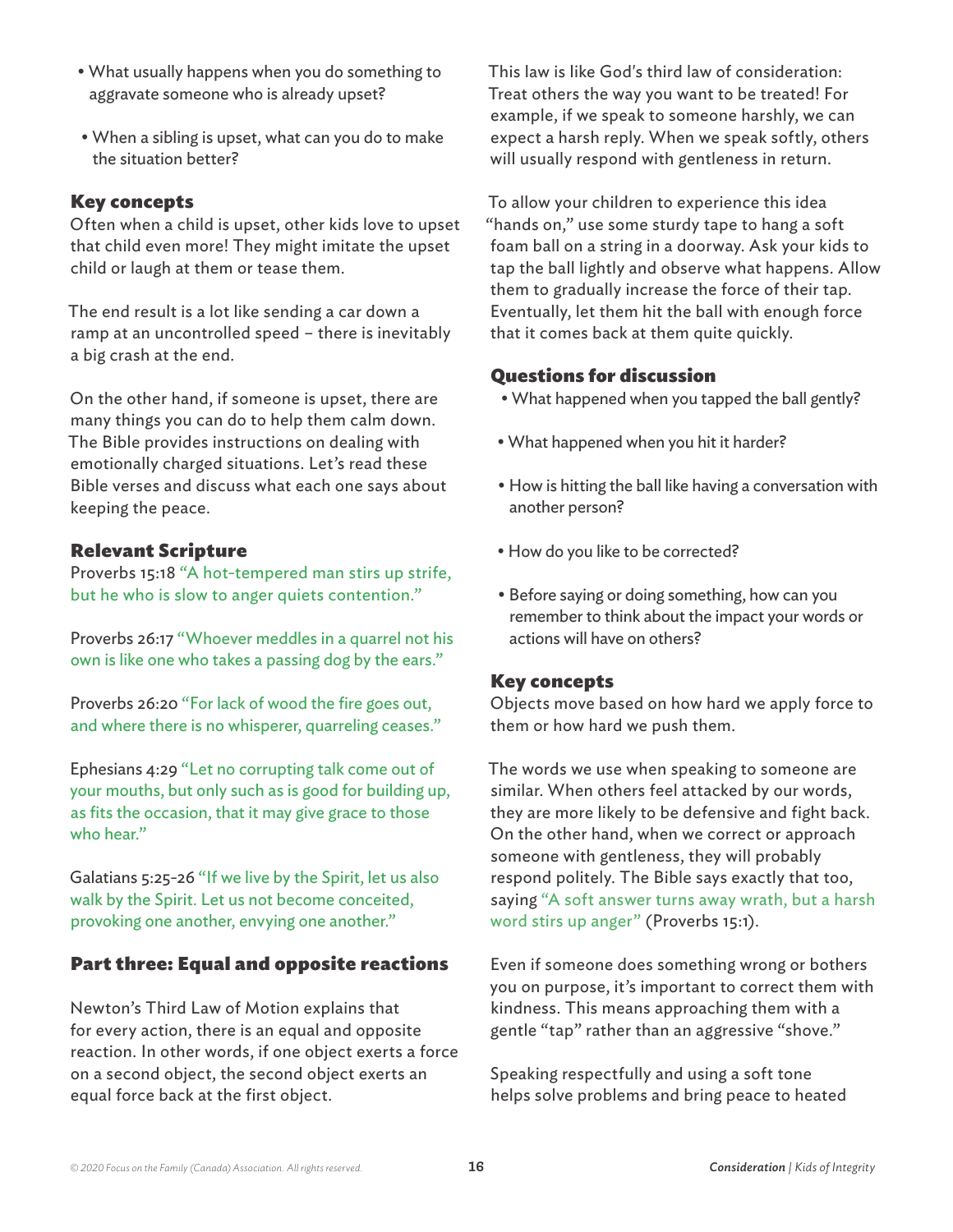situations, while speaking rudely or loudly escalates disagreements and difficult emotions.

#### Relevant Scripture

Proverbs 15:1 "A soft answer turns away wrath, but a harsh word stirs up anger."

Proverbs 15:18 "A hot-tempered man stirs up strife, but he who is slow to anger quiets contention."

Galatians 6:1 "Brothers, if anyone is caught in any transgression, you who are spiritual should restore him in a spirit of gentleness. Keep watch on yourself, lest you too be tempted."

Colossians 3:12-14 "Put on then, as God's chosen ones, holy and beloved, compassionate hearts, kindness, humility, meekness, and patience, bearing with one another and, if one has a complaint against another, forgiving each other; as the Lord has forgiven you, so you also must forgive. And above all these put on love, which binds everything together in perfect harmony."

1 Thessalonians 5:15 "See that no one repays anyone evil for evil, but always seek to do good to one another and to everyone."

## Considerate drivers and considerate kids:

## *Considerate drivers*

#### *drive time / any time*

While you're out and about on errands, observe the driving habits of others to teach your kids about consideration.

- Begin by looking at the head-on view of cars and trucks. The lights and front bumpers often make a vehicle look like it has a face. As you drive, take turns suggesting what expression each car is wearing.
- As you continue driving, talk about how each driver behind the wheel also has a "personality" too. Some are aggressive and inconsiderate, while others are polite and thoughtful. Explain to your kids that there are rules of the road that all drivers must follow in order to keep travellers safe and to keep the traffic flowing – but add that a driver can technically follow the rules of the road and still be an inconsiderate driver.
- Ask your kids to watch for drivers' actions that show thoughtfulness and those that are inconsiderate. Then see if your kids can come up with similar or equivalent interactions that take place between people when they're face to face. The table shows some examples to help you get started.

| <b>Considerate drivers</b>                                                                                     | <b>Considerate kids</b>                                                                                                                |
|----------------------------------------------------------------------------------------------------------------|----------------------------------------------------------------------------------------------------------------------------------------|
| Considerate drivers share the right of way, allowing<br>other cars to merge or change lanes.                   | Considerate kids let other kids take the first turn<br>or let other people go ahead when they arrive at a<br>doorway at the same time. |
| Considerate drivers move to the right-hand lane on<br>a highway if they are travelling slowly.                 | Considerate kids are careful that they don't<br>inconvenience others by being in the way.                                              |
| Considerate drivers give others comfortable space.<br>They don't tailgate or drive closely behind another car. | Considerate kids give others space to stand<br>comfortably in a lineup. They don't push, barge or<br>shove to get ahead.               |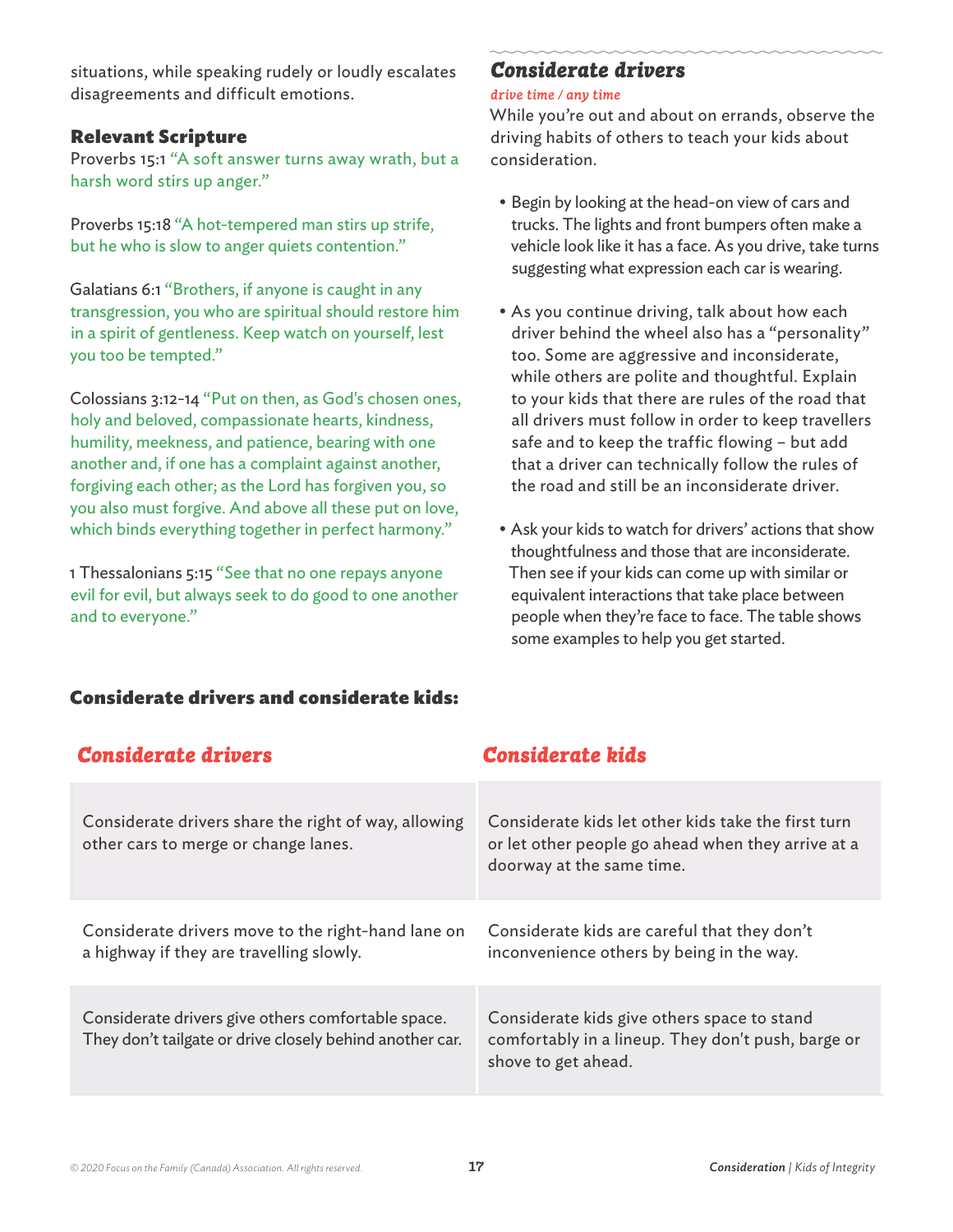## *Considerate drivers Considerate kids*

| Considerate drivers wave to say thanks when another                                                                                                                                           | Considerate kids say "Thank you," "Please," "Excuse                                                                                                              |
|-----------------------------------------------------------------------------------------------------------------------------------------------------------------------------------------------|------------------------------------------------------------------------------------------------------------------------------------------------------------------|
| driver has been helpful.                                                                                                                                                                      | me" and "I'm sorry."                                                                                                                                             |
| In traffic jams, considerate drivers will notice drivers<br>stuck waiting to get on the main road and will direct<br>them to go ahead of them on the road (providing it is<br>safe to do so). | Considerate kids will notice if someone is waiting to use<br>a toy they are playing with and will offer them a turn<br>before they are ready to be done with it. |
| Considerate drivers do not honk their horns, unless it is                                                                                                                                     | Considerate kids are patient with others and don't use                                                                                                           |
| to prevent an accident or emergency.                                                                                                                                                          | loud voices to let others know they are unhappy.                                                                                                                 |
| Considerate drivers do not make rude gestures at other<br>drivers.                                                                                                                            | Considerate kids are gentle. They do not use aggressive<br>actions and body language to get their own way or to<br>threaten others.                              |

If you'd like to extend this activity, ask your kids to think about other situations – such as at the grocery store, at the shopping mall, or at a swimming pool – where kids can show consideration by going above and beyond the basic rules for appropriate behaviour. As part of your discussion, ask your kids to share real life circumstances they can recall where the considerate kids rules were followed – or not followed.

In closing, read your choice of the relevant Scripture verses. Pray and ask God to help you to be considerate of others.

#### Relevant Scripture

Romans 12:10 "Love one another with brotherly affection. Outdo one another in showing honor."

1 Corinthians 10:24 "Let no one seek his own good, but the good of his neighbor."

1 Thessalonians 5:15 "See that no one repays anyone evil for evil, but always seek to do good to one another and to everyone."

Titus 3:1-2 "Remind them to be submissive to rulers and authorities, to be obedient, to be ready for every good work, to speak evil of no one, to avoid quarreling, to be gentle, and to show perfect courtesy toward all people."

## *Heart check*

#### *science with a twist*

In this object lesson you'll stain a cloth or paper towel with coloured water to dramatically illustrate how a person's attitude affects how they speak and can lead them to hurt others.

You will need six clear glasses or cups, a plastic tablecloth to protect your work surface, a white cloth or paper towel, food colouring in red, yellow, blue, green, and brown or black, a tablespoon and some bleach.

• Prepare by putting one tablespoon of water in five of the glasses.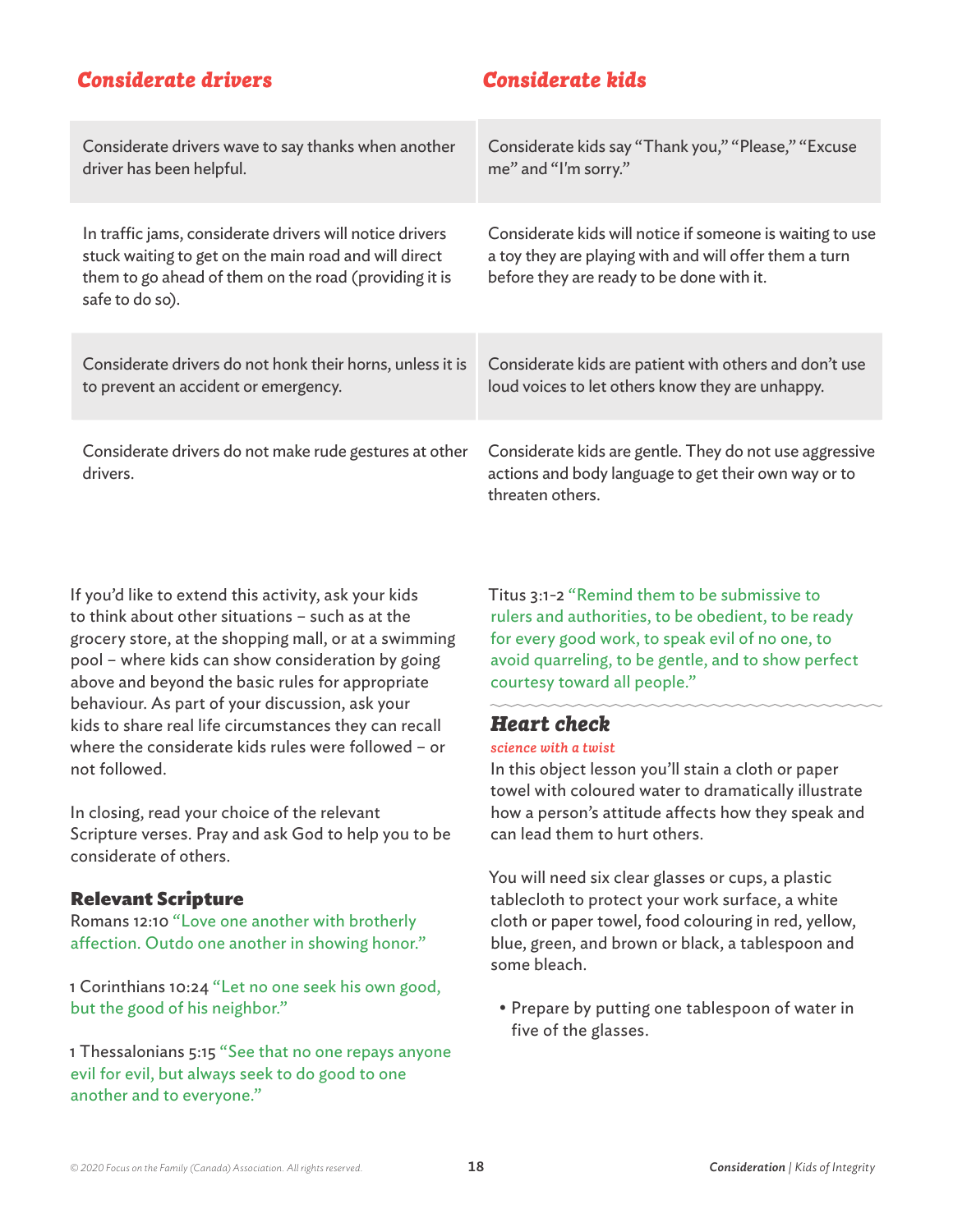- Add enough food colouring to each glass to create an intense colour – a different colour in each glass.
- Add water to the sixth glass until it's about one-third full.

Begin the teaching component of your object lesson as follows:

- Lift up the cup of **red** water and explain to your kids that the red water represents anger. Add, "When we speak in **anger**, it often hurts others."
- Now use the tablespoon to spoon a little of the red water onto the towel. (Leave the rest of the red water in the cup for later.)
- Explain that the coloured stain left on the towel represents the pain that speaking angrily can cause.
- Continue adding dye stains to the cloth with the following explanations:

the **yellow** dye represents teasing – it leaves a stain that represents **sadness**

the **blue** dye represents being quick to point out someone else's faults or mistakes, or correcting someone harshly – the blue stain represents a **bruised heart**

the **brown** or **black** dye represents prejudice – the stain represents hurt feelings over **unfairness** and being unfairly judged

the **green** dye represents envy – the stain represents the hurt of feeling the **anger** and **resentment** of others.

• Next, have your children observe all the stains from the coloured water. Remind your children, "When we have intense emotions boiling around inside us, it's easy to say hurtful things without considering the feelings of others."

- Take the cup of clear water and pour some on the white cloth, then point out that the pure water left no stain.
- Explain that the clear water represents someone who has a pure heart. Before this person spoke, they asked God to check their attitude to make sure it was right before they said anything.
- Agree together to adopt "Make no stain, cause no pain" as your family motto for the next little while.
- Now read Acts 15:8-9. Continue your lesson by saying, "If we are feeling angry, critical, sad, troubled, jealous or upset and we are tempted to speak unkindly, we can ask God to send His Holy Spirit to clean our hearts. God will take the bad attitude right out of us, if we ask Him to. Just like human doctors love to help people get better when they are sick, God loves to take sin out of our hearts."
- To illustrate your point, add a tablespoon of bleach to each cup of coloured water and watch as it makes all the dyed water look pure and clear. It's fascinating! (Do impress on your children, however, that the water is not safe to drink.)
- In closing, assure your children that praying about a bad attitude makes God happy! He loves it when His children come to him for help! Explain that God already knows what is in our hearts and He even knows what we are going to say before we say it! You can end with a simple prayer as follows:

*Dear God, please help us remember to pray to You when we have bad thoughts and sinful attitudes, so You can take them out of our hearts and put good attitudes there instead. We want good things to overflow from our hearts so that kind words come out of our mouths. Amen.*

## Relevant Scripture

Acts 15:8-9 "And God, who knows the heart, bore witness to them, by giving them the Holy Spirit just as He did to us, and He made no distinction between us and them, having cleansed their hearts by faith."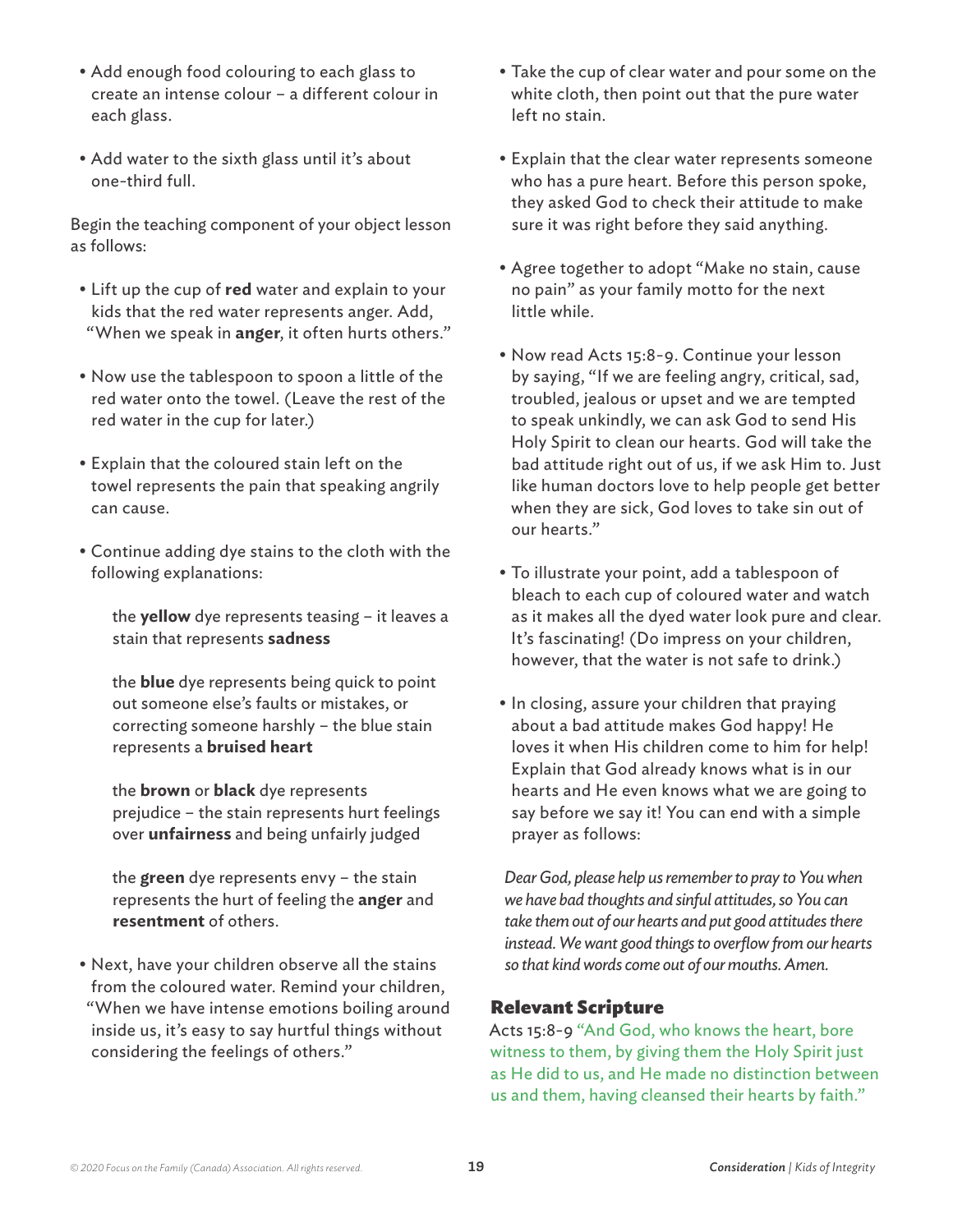Psalm 139:4 "Even before a word is on my tongue, behold, O Lord, you know it altogether."

Psalm 141:3 "Set a guard, O Lord, over my mouth; keep watch over the door of my lips!"

Proverbs 22:11 "He who loves purity of heart, and whose speech is gracious, will have the king as his friend."

Matthew 12:34-37 "You brood of vipers! How can you speak good, when you are evil? For out of the abundance of the heart the mouth speaks. The good person out of his good treasure brings forth good, and the evil person out of his evil treasure brings forth evil. I tell you, on the day of judgment people will give account for every careless word they speak, for by your words you will be justified, and by your words you will be condemned."

## *Home sweet home*

#### *drive time / any time*

Set up a heart-to-heart family meeting – a chance for each family member to talk about times when they feel others are not showing them love, respect or consideration.

Note that you will need a copy of the memory verse section from this lesson to complete this activity.

Immediately after a person shares, use the memory verses from this lesson to pinpoint biblical answers to the issues brought up.

**Example scenario 1:** Morgan says she feels she is not being respected when someone answers her before she has had a chance to finish her question.

One relevant Bible verse for this situation is James 1:19, "Know this, my beloved brothers: let every person be quick to hear, slow to speak, slow to anger . . ." To follow up, you could pray and ask God to help your family to be slow to speak and quick to listen when you are talking with each other.

**Example scenario 2:** Tyler says he feels bad when someone helps themselves to food off his plate while he is still eating. "Love is patient and kind; love does not envy or boast; it is not arrogant or rude"

from 1 Corinthians 13:4-5a could be the reminder you choose to help family members remember to be polite and to ask before helping themselves to Tyler's food.

You could pray together and ask that family members would remember that Tyler prefers people to ask before taking his food.

Make it your family goal to have a truly "sweet" home where everyone feels they are loved, respected and treated with consideration. And now that you've completed this activity, try to make it a habit to use Scripture and prayer to deal with family problems in the future.

## *Solving problems Jesus' way*

#### *creative crafts*

Typically when people disagree or argue they also speak and act thoughtlessly. This treasure hunt for a kit full of craft supplies will give kids biblical answers to the question, *What should I do if someone sins against me or wrongs me?*

You will need:

a shoebox

tape

cotton balls

paper hearts or stickers

teddy bear pictures or stickers

wooden skewers

green felt-tip markers or paint

plastic wrap

a glue gun

sand – or something else to bury your treasure chest in.

In the summer, you might choose to bury your treasure outdoors in dirt or sand. In the winter,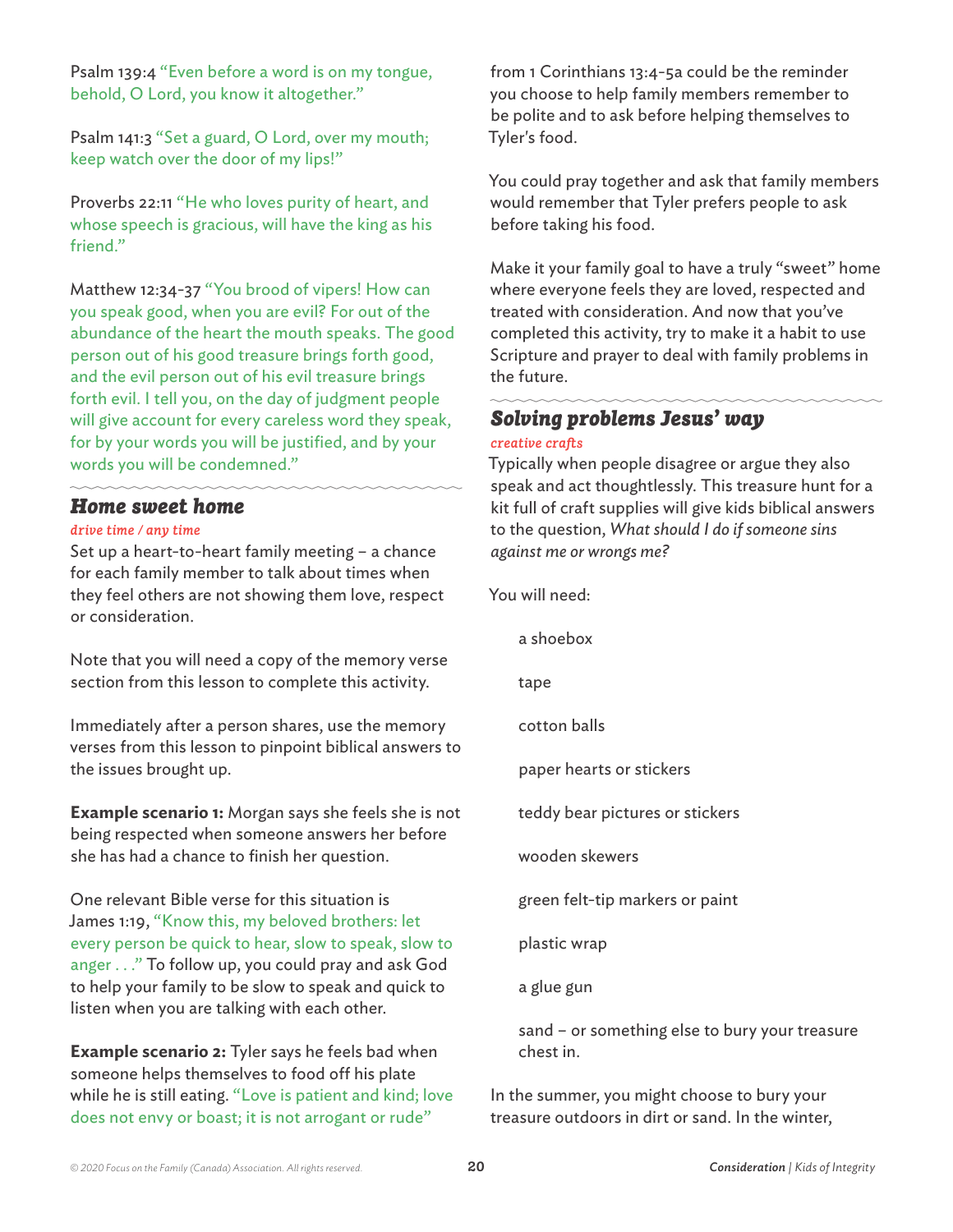burying it in the snow would be a good option – or you might prefer to hide the box indoors in a load of laundry.

Prepare in advance by filling the treasure chest with the cotton balls, paper hearts, teddy bear stickers, wooden skewers and green markers or paint. Tape the box up well so it will be hard to open. Paste or draw a heart on the box, then wrap it in plastic wrap. Bury the box when your kids are not watching.

## Part one: Clean your own heart first

- Begin by explaining to your children that they will be hunting for buried treasure. As you send them off on the hunt, ask them to practice being thoughtful and considerate of each other as they search.
- Once your kids have found the treasure chest, remind them again to be considerate of each other as they clean off the box. When the box is relatively clean, halt their activity at this point for a brief discussion.
- Read **Matthew 7:1-5**.
- Ask your kids, *What do you think these verses mean when they say "a speck" and "a log" in someone's eye?*

## Key concepts

Before we tell someone else what they're doing wrong, we need to make sure that we are not doing that exact same sin! It's easy to see what the other person is doing wrong, but if we stop and think about it, very often what bothers us most about others is something we often do ourselves.

For example, if you are complaining that your brother always gets to have things his way, stop and think for a few minutes – maybe it bothers you because it is actually *you* who always wants things your way.

## Part two: In private, one-on-one

• Send your kids into another room to open the treasure chest without you present. Remind them to cooperate nicely as they work to open it. Once it's open, they can return to show you the contents.

• Read **Matthew 18:15-17**.

#### Key concepts

In Matthew 18, we read we are to correct someone who has sinned against us by first talking with them one-on-one, before asking anyone else to become involved. Your first choice should always be to try and settle the problem between the two of you in private.

## Part three: Gently, patiently and lovingly

- Now you'll start creating your "solving problems Jesus' way craft."
- Begin by gluing cotton balls to one third of your skewers. The cotton balls represent gentleness, and you'll want to glue them at one end of each skewer, like flowers on a stem.
- As your kids work, read **Galatians 6:1**.

#### Questions for discussion

- What do you think the Bible means when it says to "restore someone with a spirit of gentleness"?
- What might the opposite of correcting someone with kindness and gentleness look like?
- Can you think of a time when someone correctly you harshly?
- How did being corrected harshly make you feel?
- Can you think of a time when someone correctly you gently?
- How did being corrected gently make you feel?

#### Key concepts

To restore someone gently means to offer correction in a kind and gentle way rather than in a harsh, aggressive or accusing way. When we are patient and considerate of each other, it makes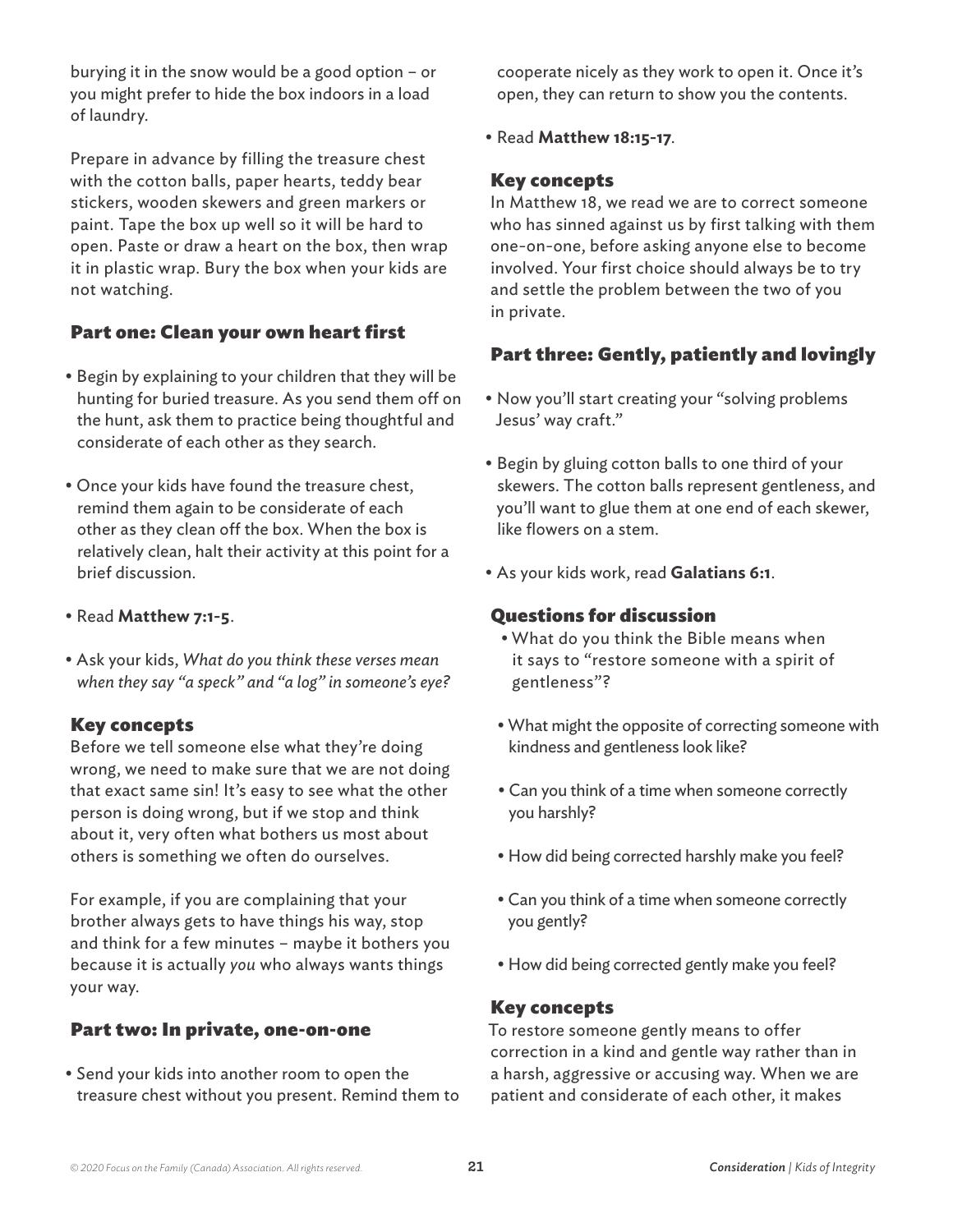it much easier to live at peace than when we are impatient and thoughtless.

- Now begin gluing teddy bears to one third of the skewers to represent patience. Glue them at the end of each skewer.
- As your kids work, read **Ephesians 4:1-3**.

## Questions for discussion

- The Bible says we are to "bear with others in love." Does this mean we are to give out bear hugs when someone bugs us?
- What do you think "bearing with one another in love" means?
- What do you think "the bond of peace" means?

## Key concepts

"Bearing with one another in love" means we are to be lovingly patient instead of being easily bothered. Getting along well with others means the same thing as the "bond of peace." It means we are living peacefully with each other.

- Now begin gluing hearts to the remaining skewers to represent love. Glue them at the end of each skewer. Once you've finished all your skewers with cotton balls, teddy bears and hearts, you can add them to the tissue paper flower bouquet you created in the kick-off craft.
- As your kids work, read **Ephesians 4:15**.

## Questions for discussion

- What does it mean to "speak the truth in love"?
- How can we grow to be more like Jesus, like Ephesians 4:15 says?

## Key concepts

"Speaking the truth in love" means we speak kindly and with mercy, just like Jesus did. Jesus was quick to forgive, even if people didn't ask Him for forgiveness (Luke 23:34). We "grow to be like Jesus" when we ask Him to send His Holy Spirit to teach us how to be loving, patient and kind.

- Over the next little while, when problems come up in your home, have your children visit the bouquet as a reminder that they are to solve problems Jesus' way – being patient with each other, speaking gently and lovingly.
- Encourage your kids to do a personal "heart check" before they accuse someone else of wrong, and to practice solving problems on their own before involving a parent. If that doesn't work, then they can invite a parent or another adult to join in the discussion. Make it a family practice to ask God to help you solve each problem with His wisdom, love and gentleness.

## *Tactfulness trivia*

#### *drive time / any time*

Run these scenarios by your kids and have them come up with both an inappropriate response, and a response that shows consideration for others.

To have more fun, encourage your kids to come up with both likely scenarios and a few wild and zany scenarios for the inappropriate response. To avoid confusion, however, it's best to keep the considerate response simple and to the point.

**Scenario 1:** When someone passes gas while you are driving in the car, what should they say?

Inconsiderate response: (Invite your kids to suggest serious or silly responses, as you prefer.)

Considerate response: (Invite your kids to suggest a considerate response.)

**Scenario 2:** Someone is very hungry and their favourite food is being served.

Inconsiderate response: (Possible answer: The person takes a large helping, leaving very little for others.)

Considerate response: (Invite your kids to suggest a more considerate scenario.)

**Scenario 3:** One family member is playing on the computer, but others want to use it too.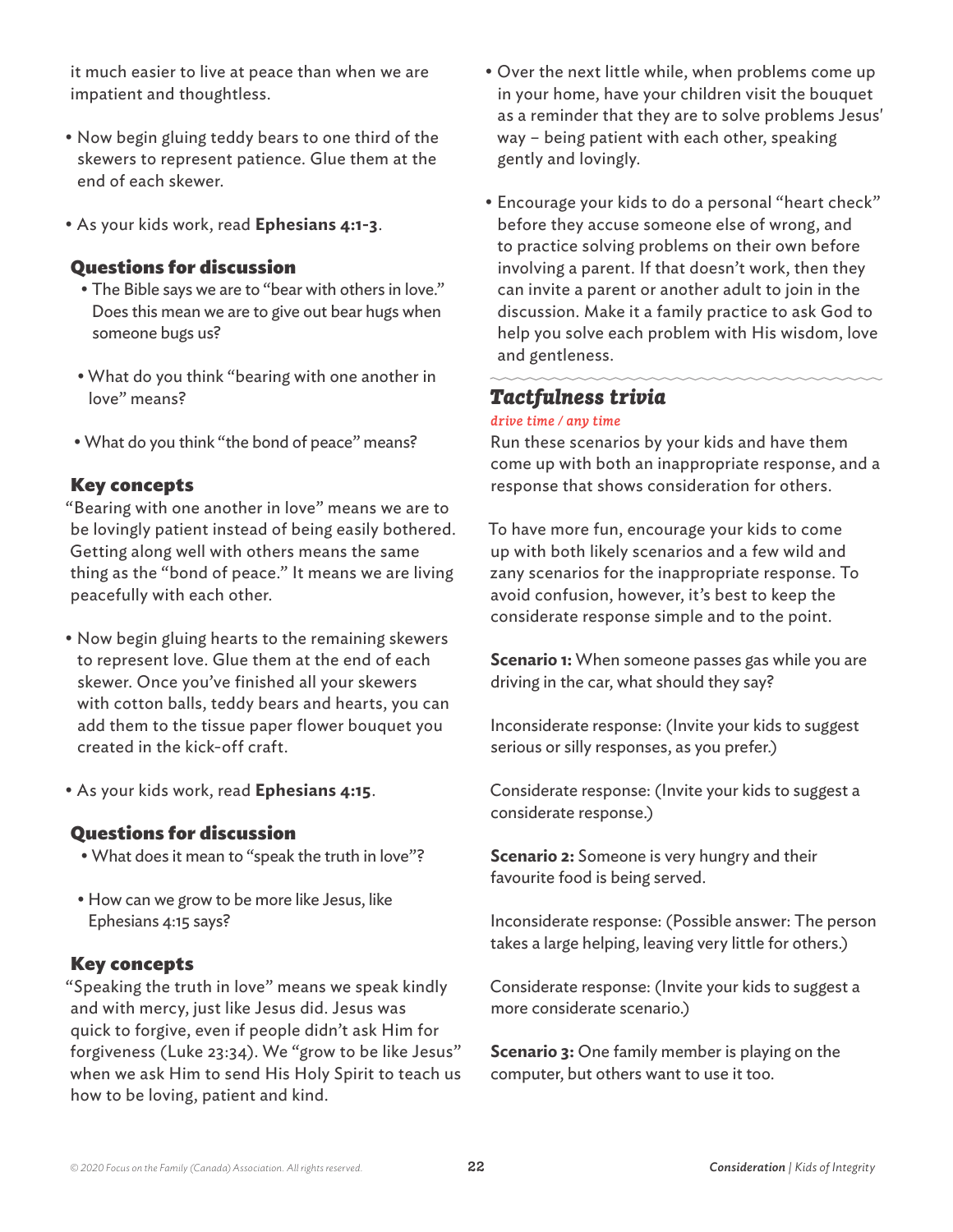Inconsiderate response: (Invite your kids to suggest inconsiderate scenarios.)

Considerate response: (Invite your kids to suggest a more considerate scenario.)

**Scenario 4:** Your mom has a big piece of spinach left between her teeth after a meal.

Inconsiderate response: (Invite your kids to suggest inconsiderate scenarios.)

Considerate response: (Invite your kids to suggest a more considerate response.)

**Scenario 5:** Your little brother is excited because you saw an ambulance on your way home from swimming lessons. At suppertime he is telling the rest of the family about it. He is so excited he keeps saying "ambliance" instead of ambulance.

Inconsiderate response: (Invite your kids to suggest inconsiderate scenarios.)

Considerate response: (Invite your kids to suggest a more considerate scenario.)

**Scenario 6:** Your friend's mom told your mom that their family pet died. The next day you see your friend at Sunday School. What do you do?

Inconsiderate response: (Invite your kids to suggest inconsiderate scenarios. These might include announcing to the whole class why your friend is sad.)

Considerate response: (Invite your kids to suggest a more considerate scenario. Ideally they will recognize the need to keep such a sensitive matter private and perhaps not talk about it until their friend brings it up.)

**Scenario 7:** Your friend is wearing his or her shirt inside out. What do you do?

Inconsiderate response: (Invite your kids to suggest inconsiderate scenarios.)

Considerate response: (Invite your kids to suggest a more considerate scenario.).

# *Walking in your shoes*

## *drama / role play*

For this activity, you'll take turns guessing what emotions your kids are acting out, assisted by unusual props – just the right pair of shoes!

- Prepare ahead of time by making a set of cards that show a different emotion on each card. To quickly find images from the Internet, use the search term "emotion faces for children." Draw or print the faces and paste them on your notecards.
- Next, invite your children to help you gather as many pairs of footwear as you can find. (If you are doing this activity indoors, screen the pairs of shoes for appropriateness for indoor use as the kids will be putting them on and walking in them.)
- Begin the game by explaining to your children that empathy is thinking about another person and imagining what that person is feeling or thinking. Add that another phrase we often use to mean empathy is "putting ourselves in another person's shoes."
- Now give each child one of your emotion cards and invite them to choose a pair of shoes that will help them act out their emotion appropriately. For example, pink flip flops might help them convey "happy," big black boots might help for "mad," and high heels for "excited," running shoes for "energetic," slippers for "tired" etc.
- Have each child act out their emotion using facial expressions and body language as other members of the group try to guess which emotion is being expressed.
- After each "drama," take a minute to discuss the emotion. Ask if someone wants to share a time when they felt the same emotion that was just acted out.
- When you've worked through all the cards, take another few minutes to talk about how you can come alongside and encourage others who are experiencing "heavy" emotions. Use the discussion questions to guide your conversation.